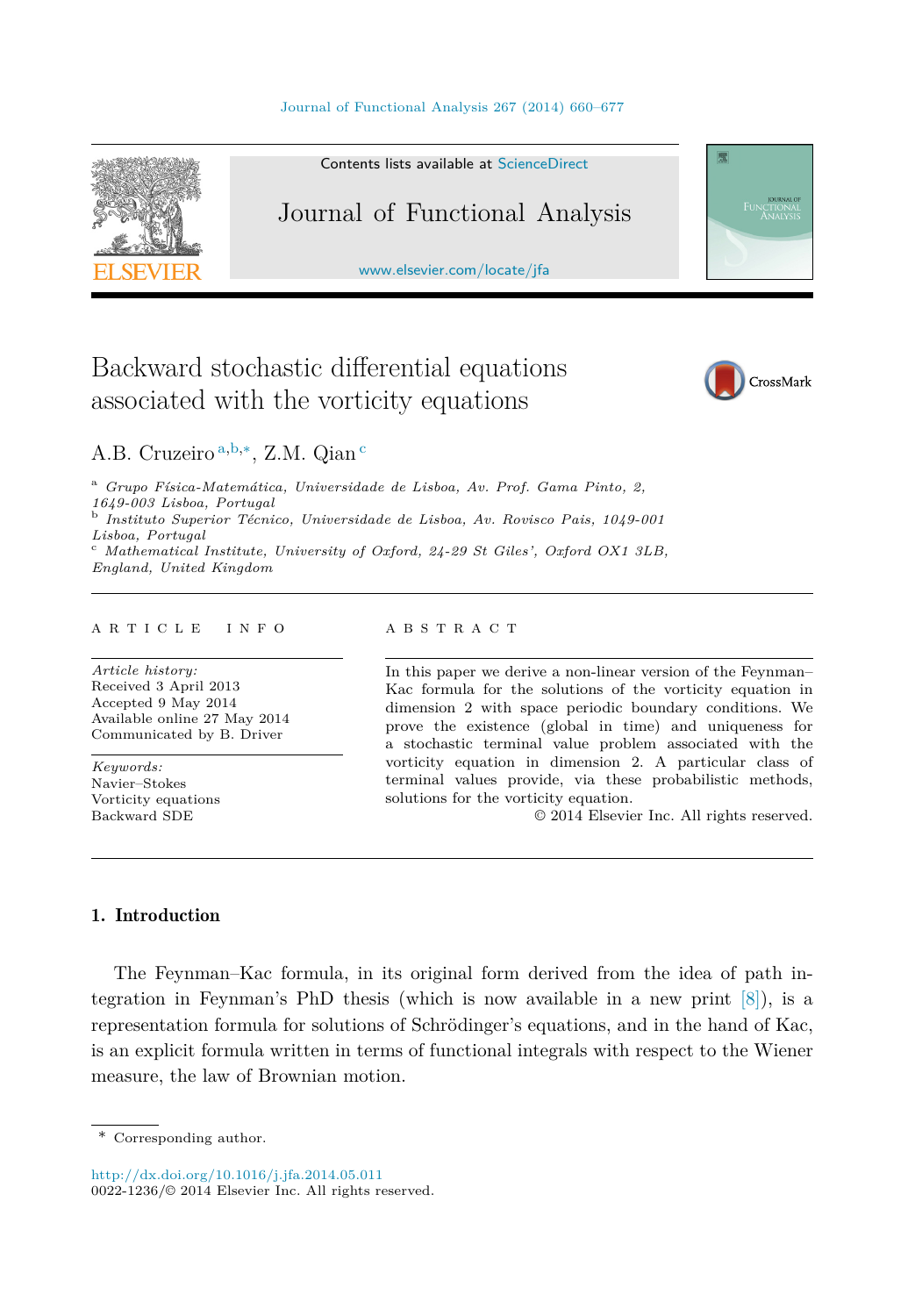Bismut [\[3\],](#page-16-0) Pardoux–Peng [\[11\]](#page-17-0) and Peng [\[12\],](#page-17-0) by utilizing Itô's lemma together with Itô's martingale representation, have obtained an interesting non-linear version of Feynman–Kac's formula for solutions of semi-linear parabolic equations in terms of backward stochastic differential equations (BSDE). The goal of the present paper is to derive a Feynman–Kac formula for solutions of the Navier–Stokes equations in the same spirit of Bismut and Pardoux–Peng [\[11\],](#page-17-0) and to study the random terminal problem of the stochastic differential equations associated with the vorticity equations.

The main idea contained in [\[3,11\]](#page-16-0) may be described as the following. Let  $u(t, x) =$  $(u^1(t,x),\dots, u^m(t,x))$  be a smooth solution to the Cauchy initial value problem of the following system of semi-linear parabolic equations

$$
\frac{\partial}{\partial t}u^{i} - \nu \Delta u^{i} + f^{i}(u, \nabla u) = 0, \qquad u(0, x) = u_{0}(x) \quad \text{in } \mathbb{R}^{d}
$$
\n(1.1)

where  $i = 1, \dots, m$ , and  $\nu > 0$  a constant. Let  $B = (B^1, \dots, B^d)$  be the standard Brownian motion on a complete probability space  $(\Omega, \mathcal{F}, \mathbb{P})$ ,  $x \in \mathbb{R}^d$  and  $T > 0$ . Let us read the solution *u* along Brownian motion *B*. More explicitly, let  $Y_t = u(T-t, \sqrt{2\nu}B_t + x)$ for  $t \in [0, T]$  and  $Z_t = \nabla u(T - t, \sqrt{2\nu}B_t + x)$ , where  $\nabla u$  is the linear operator from  $\mathbb{R}^d$ to  $\mathbb{R}^d$  defined by  $\nabla u(\cdot, x)v = \frac{d}{d\epsilon}|_{\epsilon=0}u(\cdot, x+\epsilon v), v \in \mathbb{R}^d$ . Applying Itô's formula to *u* and *B* we obtain

$$
Y_T - Y_t = \int_t^T f(Y_s, Z_s)ds + \sqrt{2\nu} \int_t^T Z_s \cdot dB_s, \quad Y_T = u_0(B_T). \tag{1.2}
$$

In literature,  $(1.1)$  may be written in differential form

$$
dY = f(Y, Z)dt + \sqrt{2\nu}Z \cdot dB, \quad Y_T = \xi,
$$
\n(1.3)

where the arguments *s*, *t*, etc. are suppressed if no confusion may arise. The differential equation above is an example of backward stochastic differential equations, where the terminal value  $Y_T = \xi$  is given. The function f appearing on the right hand side of (1.3) is called the (non-linear) *driver*.

Pardoux–Peng [\[11\]](#page-17-0) made an important observation. If the non-linear driver *f* in BSDE  $(1.3)$  is globally Lipschitz continuous, then there is a unique adapted solution pair  $(Y, Z)$ satisfying (1.3) for a random terminal value  $\xi \in L^2(\Omega, \mathcal{F}_T, \mathbb{P})$ , which is not necessary in the form of  $u_0(B_T)$ . The solution *u* and its gradient  $\nabla u$  in turn can be represented in terms of  $(Y, Z)$ . This representation may be considered as a non-linear extension of Feynman–Kac's formula to semi-linear parabolic equations.

More recently, Kobylanski [\[9\],](#page-17-0) Delarue [\[7\],](#page-17-0) Briand–Hu [\[4\],](#page-16-0) Tevzadze [\[13\],](#page-17-0) etc. have extended Pardoux–Peng's result to some BSDEs with non-linear drivers of quadratic growth. These papers however mainly deal with scalar BSDEs only, which corresponds to semi-linear scalar parabolic equations. It remains largely an open problem whether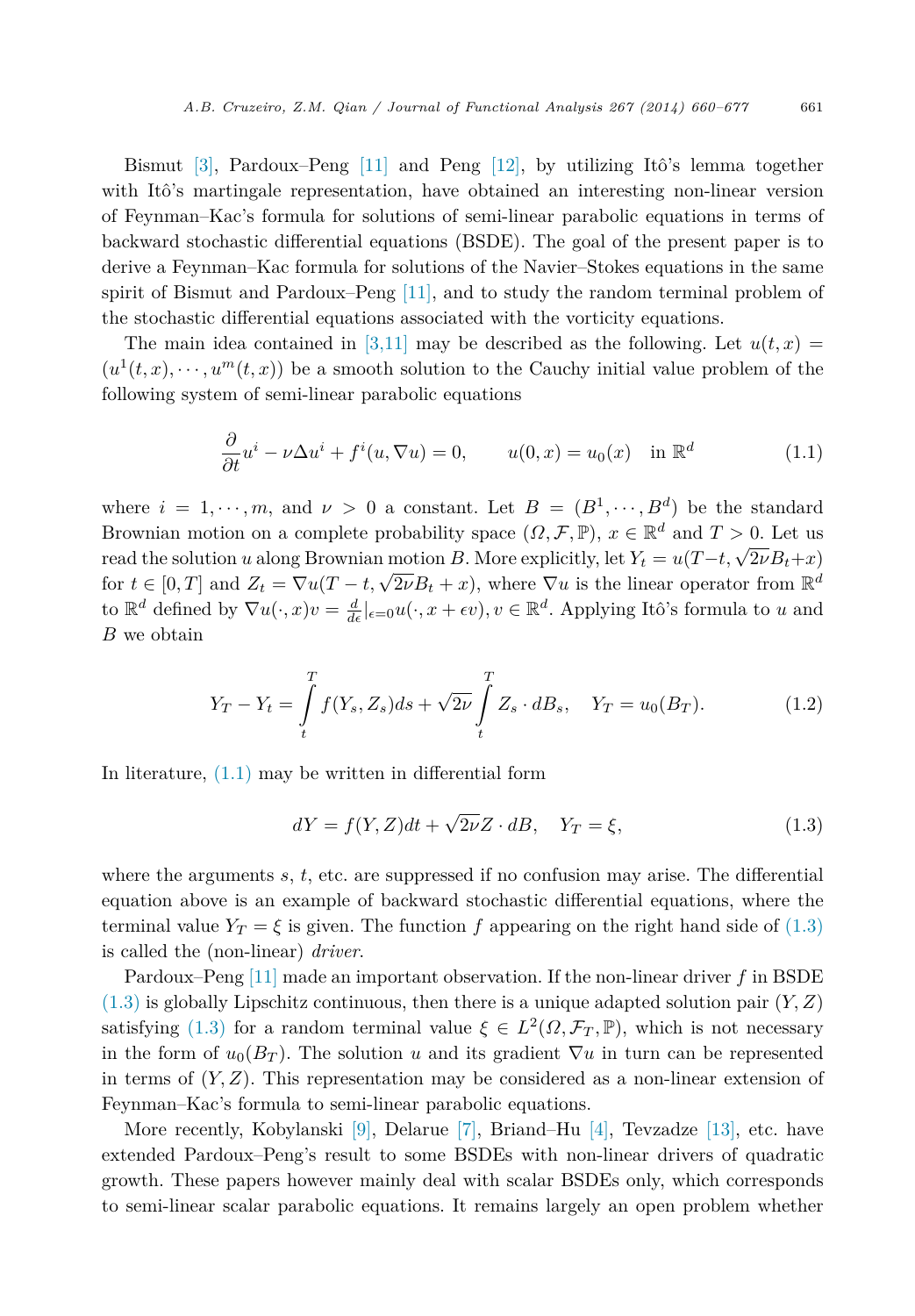<span id="page-2-0"></span>the BSDE approach may be applied to non-parabolic type of partial differential equations. We study in the present paper a class of backward stochastic differential equations which arise from the vorticity formulation of the Navier–Stokes equations, hence provide Feynman–Kac type formula for solutions of the Navier–Stokes equations.

Relations between the Navier–Stokes equation and forward–backward stochastic differential equations formulated in the group of diffeomorphisms were introduced in [\[5\].](#page-16-0)

### 2. The vorticity equation

Let us describe a class of (infinite dimensional) backward stochastic differential equations associated with the study of Navier–Stokes equations.

The 2D Navier–Stokes equations (without external force) are the partial differential equations which describe the motion of fluids

$$
\frac{\partial \mathbf{u}}{\partial t} - \nu \Delta \mathbf{u} + \mathbf{u} \cdot \nabla \mathbf{u} + \nabla p = 0, \qquad \nabla \cdot \mathbf{u} = 0,
$$
\n(2.1)

where  $\mathbf{u} = (\mathbf{u}^1, \mathbf{u}^2)$  is the velocity field,  $\nu$  the viscosity constant and p the pressure. The mathematical study of the Navier–Stokes equations is interesting by its own, and even the simplest situation where the space periodic condition is supplied is of interest.

Suppose that  $\mathbf{u}(0,x) = \varphi(x)$  is a smooth vector field with period one, that is,  $\varphi(x + e_i) = \varphi(x)$  for all  $x \in \mathbb{R}^2$ , where  $e_1 = (1,0)$  and  $e_2 = (0,1)$  the standard basis in  $\mathbb{R}^2$ . Then, the unique solution  $(\mathbf{u}, p)$  to the 2D Navier–Stokes equation is smooth on  $(0, \infty) \times \mathbb{R}^2$  and periodic in space variables, so that  $\mathbf{u}(t, x + e_i) = \mathbf{u}(t, x)$  and  $p(t, x + e_i) = p(t, x)$  for all  $t > 0, x \in \mathbb{R}^2, i = 1, 2$ .

Let

$$
\omega = \frac{\partial \mathbf{u}^2}{\partial x^1} - \frac{\partial \mathbf{u}^1}{\partial x^2}
$$
 (2.2)

be the vorticity of **u**, which is a scalar function in dimension two, and thus the evolution equation for  $\omega$  is a scalar partial differential equation

$$
\frac{\partial \omega}{\partial t} - \nu \Delta \omega + \mathbf{u} \cdot \nabla \omega = 0.
$$
 (2.3)

Eq.  $(2.3)$  is called the vorticity equation which is equivalent to the Navier–Stokes equation. The relationship between the scalar function  $\omega$  and the associated vector field **u** is determined by the Poisson equations

$$
\Delta \mathbf{u}^1 = -\frac{\partial \omega}{\partial x^2} \quad \text{and} \quad \Delta \mathbf{u}^2 = \frac{\partial \omega}{\partial x^1}.
$$
 (2.4)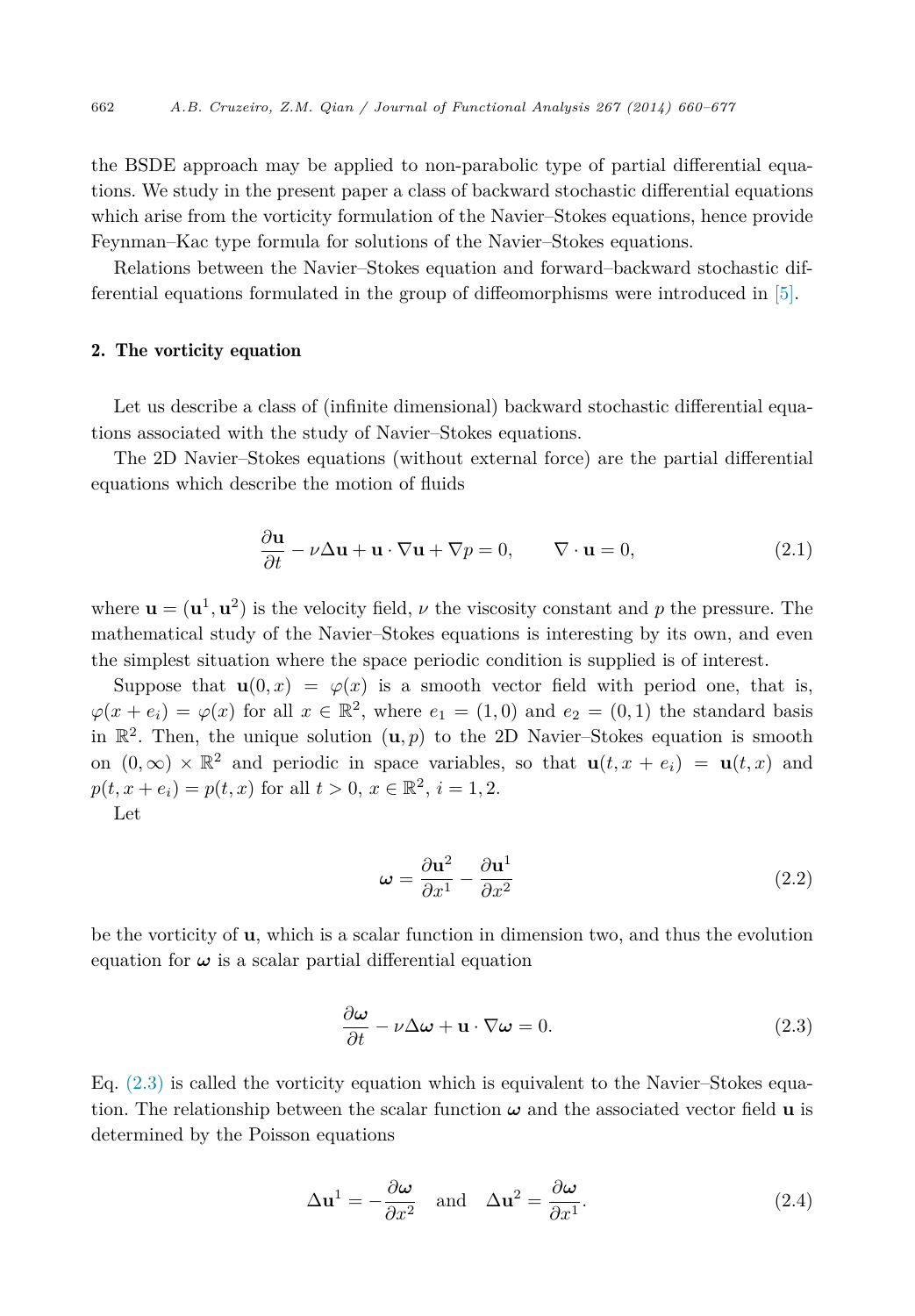<span id="page-3-0"></span>By  $(2.2)$  the average of  $\boldsymbol{\omega}(t, x)$ 

$$
\int_{[0,1)^2} \omega(t,x)dx = 0 \quad \text{for all } t \ge 0,
$$
\n(2.5)

so that [\(2.4\)](#page-2-0) has a unique periodic (with period one) solution  $\mathbf{u} = (\mathbf{u}^1, \mathbf{u}^2)$ . We define linear operators  $K_i : \omega \to \mathbf{u}^i$  (where  $i = 1, 2$ ) and  $K : \omega \to \mathbf{u}$  by solving the Poisson equations  $(2.4)$ , where  $\boldsymbol{\omega}$  is a real function with period one and mean zero.

Let  $\mathbb{T}^2 = \mathbb{R}^2/\mathbb{Z}^2$  be the 2D torus equipped with the standard metric and the Lebesgue measure. We may identify tensor fields in  $\mathbb{R}^2$  with period one canonically with the corresponding tensor fields on  $\mathbb{T}^2$ . For example

$$
L^{2}(\mathbb{T}^{2}) = \{ f \in L^{2}_{loc}(\mathbb{R}^{2}) : f(\cdot + e_{i}) = f(\cdot) \text{ for } i = 1, 2 \} \cap L^{2}([0, 1)^{2}).
$$

If  $f \in L^2(\mathbb{T}^2)$  then

$$
f(x) = \sum_{k \in \mathbb{Z}^2} e^{2\pi\sqrt{-1}\langle k, x \rangle} \hat{f}(k)
$$
 (2.6)

where

$$
\hat{f}(k) = \int_{[0,1)^2} e^{-2\pi\sqrt{-1}\langle k, y \rangle} f(y) dy, \quad k \in \mathbb{Z}^2
$$
\n(2.7)

is the Fourier transform of  $f, \langle \cdot, \cdot \rangle$  denotes the scalar product in Euclidean spaces.

Lemma 2.1 *(Green's formula). Consider the Poisson equation*

$$
\Delta g = -f \quad \text{in } \mathbb{T}^2, \qquad \int_{\mathbb{T}^2} g(y) dy = 0,\tag{2.8}
$$

*where*  $\int_{\mathbb{T}^2} f(y) dy = 0$  *and*  $f \in L^2(\mathbb{T}^2)$ *. Then the unique solution of the problem* (2.8) *is given by*

$$
g(x) = \sum_{k \in \mathbb{Z}^2, k \neq 0} \frac{e^{2\pi\sqrt{-1}\langle k, x \rangle}}{4\pi |k|^2} \hat{f}(k).
$$
 (2.9)

Our first goal is to derive a probabilistic representation for  $\omega$  in terms of Brownian motion. To this end we set up the probability setting with which we are going to work with. Let  $B = (B^1, B^2)$  be a standard Brownian motion on a complete probability space  $(\Omega, \mathcal{F}, P)$ , and define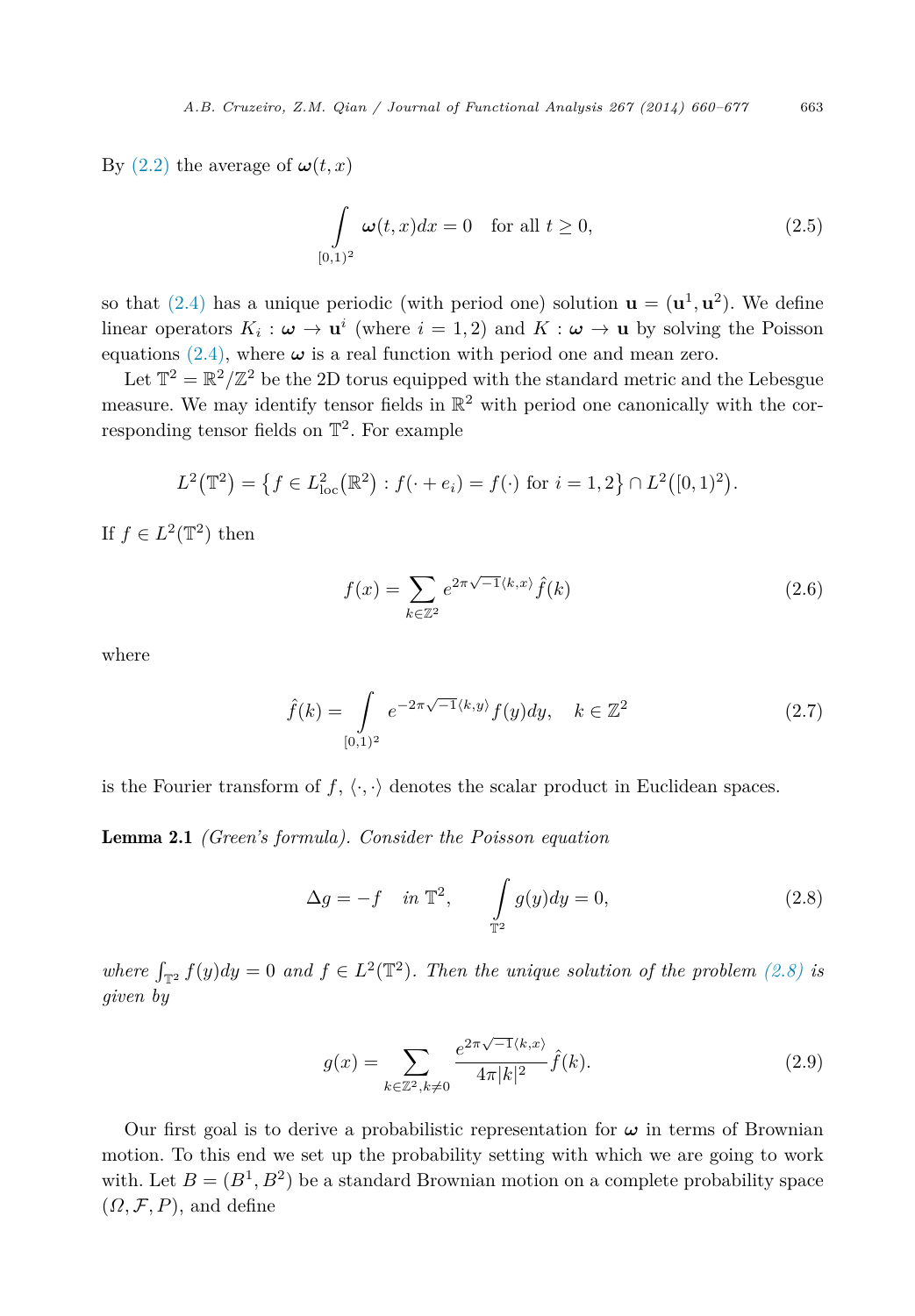$$
Y(w, t, x) = \omega (T - t, x + \sqrt{2v} B_t(w)),
$$
  
\n
$$
Z^1(w, t, x) = \frac{\partial \omega}{\partial x^1} (T - t, x + \sqrt{2v} B_t(w)),
$$
  
\n
$$
Z^2(w, t, x) = \frac{\partial \omega}{\partial x^2} (T - t, x + \sqrt{2v} B_t(w)).
$$

for  $(w, t, x) \in \Omega \times [0, \infty) \times \mathbb{R}^2$ . We will often suppress the random element *w* from our notations, and write  $Y(t, x)$ ,  $Y_t$  or simply by  $Y$  for  $Y(w, t, x)$ , if no confusion is possible.

Let  $\psi = \frac{\partial \varphi_2}{\partial x^1} - \frac{\partial \varphi_1}{\partial x^2}$  be the vorticity of the initial velocity  $\varphi \equiv \mathbf{u}_0$ , and  $\xi(x) =$  $\psi(x + \sqrt{2v}B_T)$ . Then, it is clear that *ξ* is smooth and periodic in *x* (with again period one). According to Itô's formula

$$
\xi(x) - Y(t, x) = \sqrt{2v} \int_{t}^{T} \langle \nabla \omega (T - s, x + \sqrt{2v} B_s), dB_s \rangle
$$

$$
+ \int_{t}^{T} \left( -\frac{\partial \omega}{\partial s} + \nu \Delta \omega \right) (T - s, x + \sqrt{2v} B_s) ds. \tag{2.10}
$$

Now, by using the vorticity equation [\(2.3\):](#page-2-0) substitute <sup>−</sup>*<sup>∂</sup><sup>ω</sup> ∂s* + *ν*Δ*ω* by **u** · ∇*ω* to obtain

$$
\xi(x) - Y(t, x) = \int_{t}^{T} \langle Z(s, x), X(s, x) \rangle ds + \sqrt{2v} \int_{t}^{T} \langle Z(s, x), dB_s \rangle \tag{2.11}
$$

where for simplicity we have set

$$
X(t,x) = \mathbf{u}(T-t, x + \sqrt{2v}B_t)
$$

which is continuous in *t*, smooth in *x*, and periodic in *x*. Next, we wish to rewrite  $X(t, x)$ in terms of *Y* and *Z*. To this end, it is a good idea to introduce some notions in Fourier analysis, and establish several notations which will be used in what follows.

Let us apply Green's formula to the vorticity  $\omega$  of **u**. According to [\(2.4\)](#page-2-0) and [\(2.9\),](#page-3-0) we have

$$
\mathbf{u}^{1}(t,x) = \frac{\sqrt{-1}}{2} \sum_{k=(k_{1},k_{2}) \in \mathbb{Z}^{2}, k \neq 0} \frac{k_{2}}{|k|^{2}} e^{2\pi\sqrt{-1}\langle k,x \rangle} \widehat{\boldsymbol{\omega}(t,\cdot)}(k)
$$
(2.12)

and

$$
\mathbf{u}^{2}(t,x) = -\frac{\sqrt{-1}}{2} \sum_{k=(k_{1},k_{2})\in\mathbb{Z}^{2}, k\neq 0} \frac{k_{1}}{|k|^{2}} e^{2\pi\sqrt{-1}\langle k,x\rangle} \widehat{\omega(t,\cdot)}(k).
$$
 (2.13)

<span id="page-4-0"></span>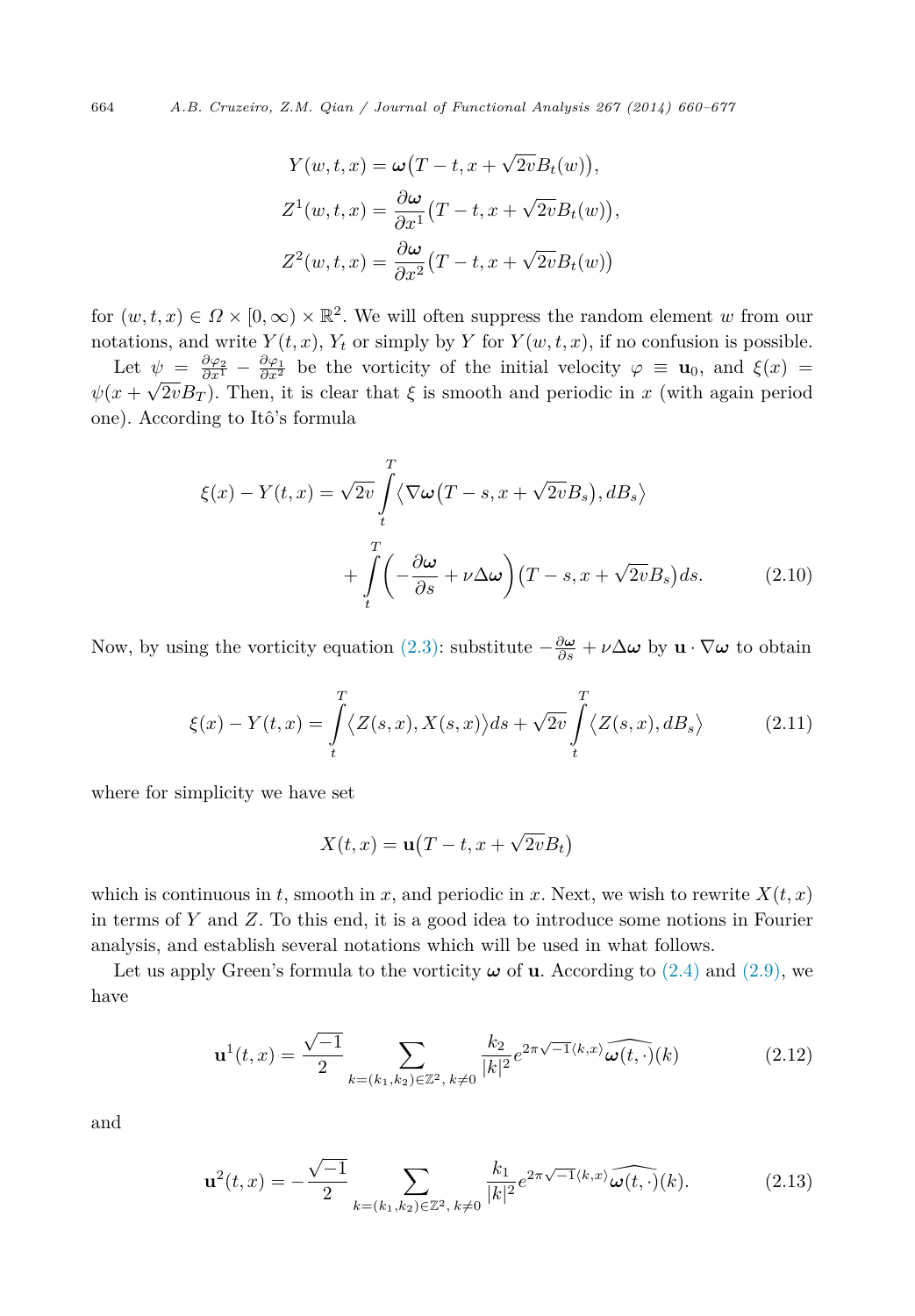<span id="page-5-0"></span>In other words

$$
\widehat{\mathbf{u}^{1}(t,\cdot)}(k) = \frac{\sqrt{-1}}{2} \frac{k_{2}}{|k|^{2}} \widehat{\omega(t,\cdot)}(k) \quad \text{and} \quad \widehat{\mathbf{u}^{2}(t,\cdot)}(k) = -\frac{\sqrt{-1}}{2} \frac{k_{1}}{|k|^{2}} \widehat{\omega(t,\cdot)}(k),
$$
\n
$$
k \neq 0.
$$
\n(2.14)

Hence

$$
X^{1}(t,x) = \mathbf{u}^{1}(T-t,x+\sqrt{2v}B_{t})
$$
  
= 
$$
\frac{\sqrt{-1}}{2} \sum_{k=(k_{1},k_{2})\in\mathbb{Z}^{2}, k\neq 0} \frac{k_{2}}{|k|^{2}} e^{2\pi\sqrt{-1}\langle k,x+\sqrt{2v}B_{t}\rangle} \omega(\widehat{T-t},\cdot)(k).
$$
 (2.15)

On the other hand

$$
\widehat{Y(t,\cdot)}(k) = \int_{[0,1)^2} e^{-2\pi\sqrt{-1}\langle k,y\rangle} \omega\big(T-t,y+\sqrt{2v}B_t\big) dy
$$
  
\n
$$
= e^{2\pi\sqrt{-1}\langle k,\sqrt{2v}B_t\rangle} \int_{[0,1)^2 + \sqrt{2v}B_t} e^{-2\pi\sqrt{-1}\langle k,y\rangle} \omega\big(T-t,y\big) dy
$$
  
\n
$$
= e^{2\pi\sqrt{-1}\langle k,\sqrt{2v}B_t\rangle} \int_{[0,1)^2} e^{-2\pi\sqrt{-1}\langle k,y\rangle} \omega\big(T-t,y\big) dy
$$
  
\n
$$
= e^{2\pi\sqrt{-1}\langle k,\sqrt{2v}B_t\rangle} \omega\big(\widehat{T-t},\cdot\big)(k)
$$

here the third equality follows from the fact that  $\omega$  is periodic. Substituting the above equality into (2.15) to obtain

$$
X^{1}(t,x) = \frac{\sqrt{-1}}{2} \sum_{k=(k_{1},k_{2}) \in \mathbb{Z}^{2}, k \neq 0} \frac{k_{2}}{|k|^{2}} e^{2\pi\sqrt{-1}\langle k,x\rangle} \widehat{Y(t,\cdot)}(k), \qquad (2.16)
$$

and

$$
X^{2}(t,x) = -\frac{\sqrt{-1}}{2} \sum_{k \neq (k_{1},k_{2}) \in \mathbb{Z}^{2}, k \neq 0} \frac{k_{1}}{|k|^{2}} e^{2\pi\sqrt{-1}\langle k,x\rangle} \widehat{Y(t,\cdot)}(k).
$$
 (2.17)

By our definition of linear operators  $K_i$ , the previous equations  $(2.16)$ ,  $(2.17)$  may be written as

$$
X^{j}(t,x) = K_{j}(Y(t,\cdot))(x) \quad \forall x \in \mathbb{R}^{2}, j = 1, 2.
$$
 (2.18)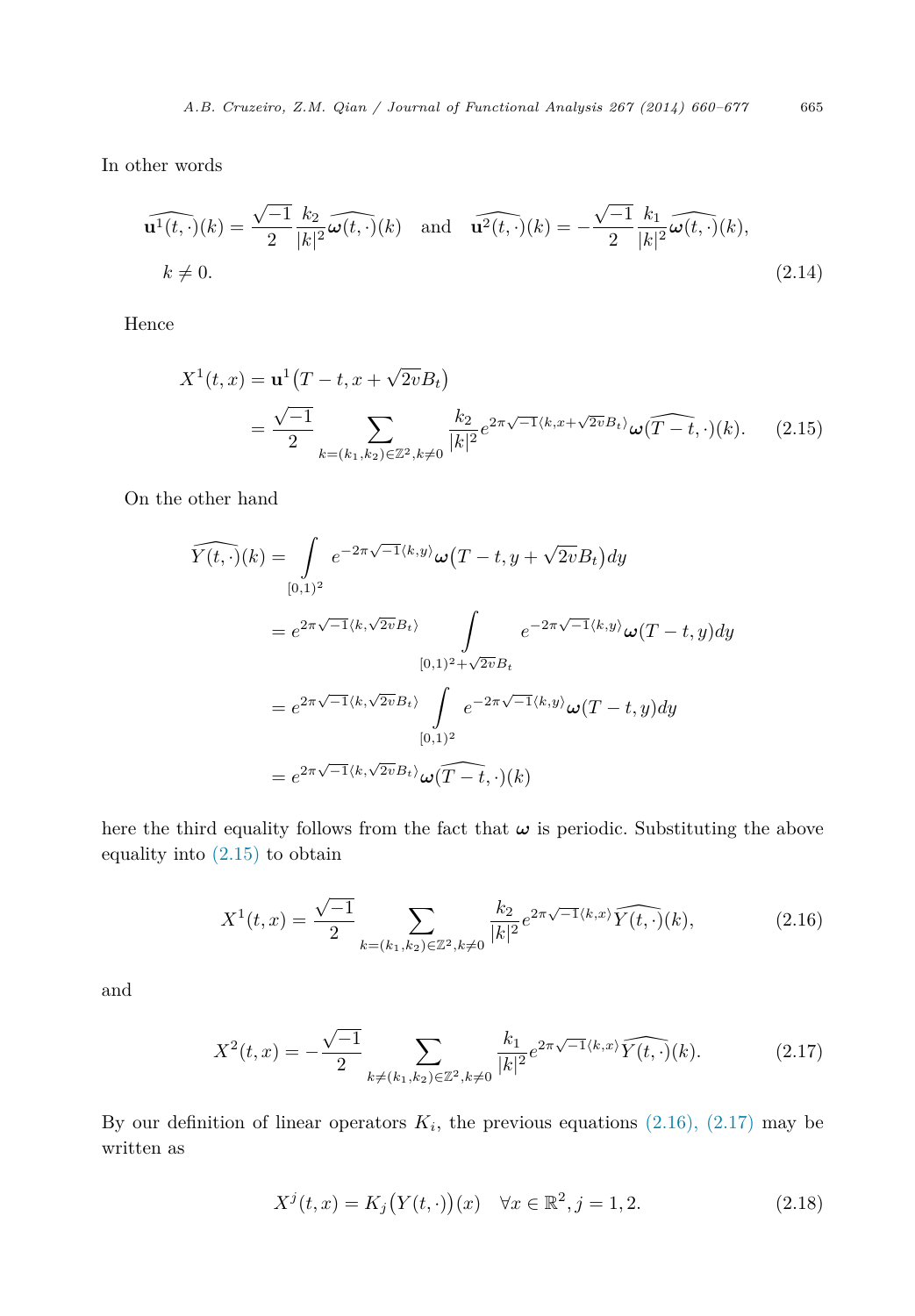Thanks to [\(2.18\)](#page-5-0) we may finish our computation for *Y* as follows. According to [\(2.11\)](#page-4-0)

$$
\xi(x) - Y(t, x) = \sqrt{2v} \int_{t}^{T} \langle Z(s, x), dB_s \rangle + \int_{t}^{T} \langle Z(s, x), K(Y(s, \cdot))(x) \rangle ds \qquad (2.19)
$$

where x runs through  $\mathbb{R}^2$ .

# 3. Feynman–Kac formula for the vorticity

The preceding stochastic integral equation (2.19) may be put in a differential form

$$
dY = \langle Z, K(Y) \rangle dt + \sqrt{2v} \langle Z, dB \rangle, \qquad Y_T = \xi \tag{3.1}
$$

where the time space variable  $x$ , for simplicity, is suppressed. The initial value problem to the vorticity equation [\(2.3\)](#page-2-0) is transferred to a terminal value problem to the stochastic differential equation (3.1) within the formulation of BSDEs. In order to derive a nonlinear version of the Feynman–Kac formula for the vorticity  $\omega$ , we need to study the infinite dimensional BSDE (3.1).

BSDE (3.1) possesses two features which make it difficulty to study. First, the stochastic equation  $(3.1)$  must be solved in a function space, so it is an infinite dimensional stochastic differential equation (with finite dimensional noise). Second, the non-linear term in this BSDE is quadratic in *Y* and *Z*, which is the origin of all difficulties. There are few results in literature about this kind of backward stochastic differential equations.

Let  $B = (B^1, B^2)$  be a standard Brownian motion on a complete probability space  $(\Omega, \mathcal{F}, \mathbb{P})$ . Let  $\mathcal{F}_t^0 = \sigma\{B_s: s \leq t\}$  and  $(\mathcal{F}_t)_{t \geq 0}$  be the completed continuous filtration associated with  $(\mathcal{F}^0_t)_{t\geq0}$ . Let  $\mathcal O$  and  $\mathcal P$  be the optional and predictable  $\sigma$ -fields on  $\Omega\times$  $[0,\infty)$ , respectively. Let  $\tilde{Q} = \mathcal{O} \times \mathcal{B}(\mathbb{R}^2)$  and  $\tilde{\mathcal{P}} = \mathcal{P} \times \mathcal{B}(\mathbb{R}^2)$  be the optional and predictable  $\sigma$ -algebras on  $\Omega \times [0, \infty) \times \mathbb{R}^2$ . A  $\tilde{Q}$ -measurable (resp.  $\tilde{P}$ -measurable) function on  $\Omega\times[0,\infty)\times\mathbb{R}^2$  is called an optional (resp. predictable) function, or called an  $\mathbb{R}^2$ -valued optional (resp. predictable). We may similarly define  $\mathcal{O} \times \mathcal{B}(\mathbb{T}^2)$  and  $\mathcal{P} \times \mathcal{B}(\mathbb{T}^2)$  which are identified with elements in the  $\mathcal{O}\times\mathcal{B}(\mathbb{R}^2)$  and  $\mathcal{P}\times\mathcal{B}(\mathbb{R}^2)$  respectively which are periodic in the space variables with period one.

In order to derive a non-linear version of the Feynman–Kac formula for the vorticity *ω* we need to prove the existence and the uniqueness of solutions to (3.1) subject to the given terminal value *ξ*. Actually we will do this for a general terminal value *ξ* which is not necessary in a form of  $\varphi(B_T)$ .

We will assume that *ξ* is a *bounded random function* on  $\Omega \times \mathbb{T}^2$  which is  $\mathcal{F}_T \otimes \mathcal{B}(\mathbb{T}^2)$ measurable, and furthermore, we assume that for every  $w \in \Omega$ ,  $\xi(w, \cdot) \in W^{2,2}(\mathbb{T}^2)$ , and  $\int_{\mathbb{T}^2} \xi(w,y) dy = 0$  for all  $w \in \Omega$ . In particular, according to the Sobolev embedding,  $\overline{x} \to \xi(w, x)$  is continuous on  $\mathbb{T}^2$  for every  $w \in \Omega$ .

<span id="page-6-0"></span>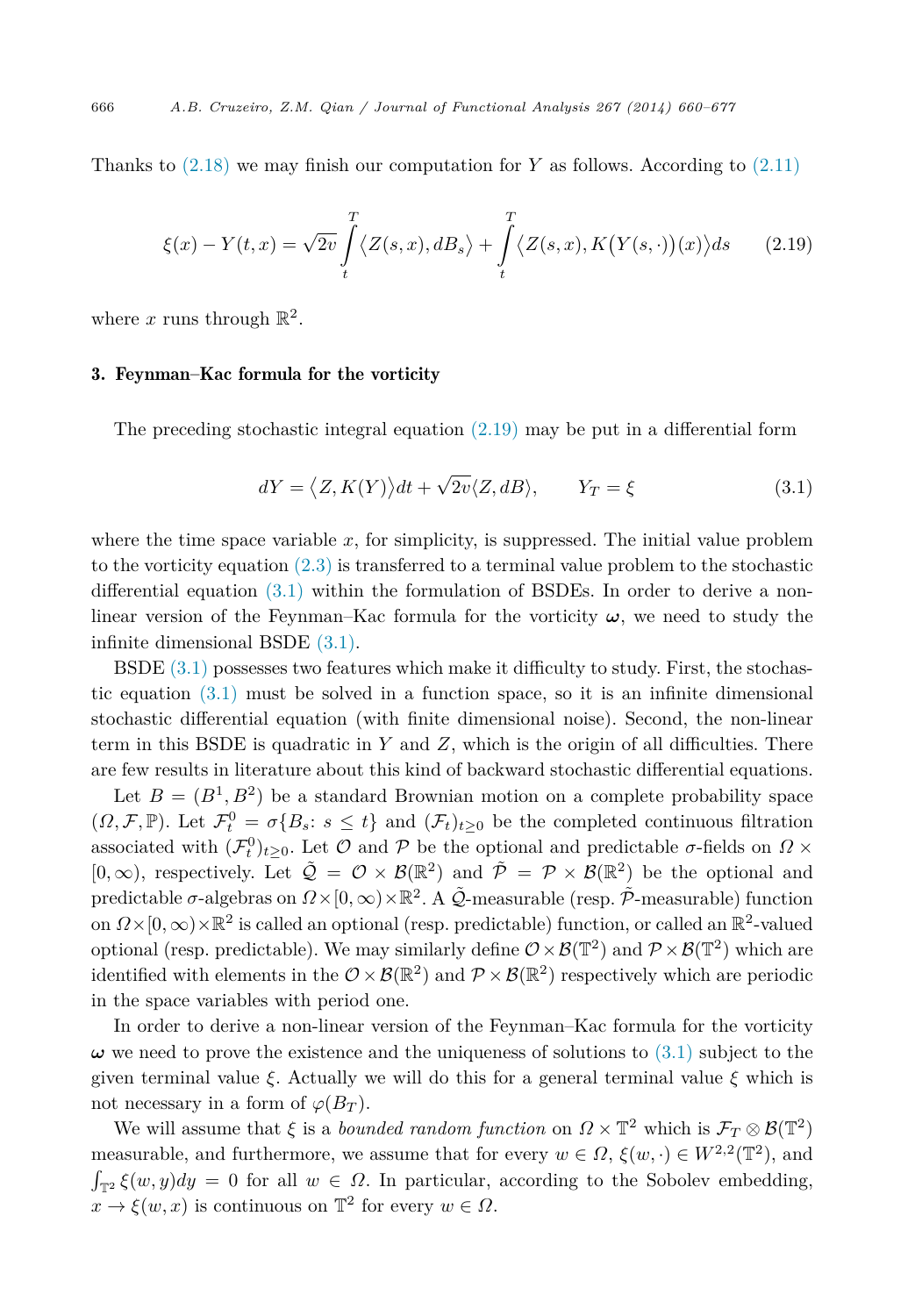<span id="page-7-0"></span>By a solution to BSDE  $(3.1)$  we mean a pair of  $\tilde{\mathcal{P}}$ -measurable stochastic processes Y and *Z*, such that:

- 1) For all  $x \in \mathbb{T}^2$ ,  $(w,t) \to Y(w,t,x)$  is continuous semimartingale, and for all  $(w,t) \in$  $Q \times [0, T], Y(w, t, \cdot) \in L^2(\mathbb{T}^2).$
- 2) For every  $x \in \mathbb{T}^2$ ,

$$
\mathbb{E}\int_{0}^{T}\bigl|Z(t,x)\bigr|^{2}dt<+\infty
$$

so that the Itô's integral  $\int_0^1 \langle Z(\cdot, x), dB \rangle$  is a square integrable martingale for every *x*.

3) It holds that

$$
Y(t,x) = \xi(x) - \int_{t}^{T} \langle Z(s,x), K(Y(s,\cdot))(x) \rangle ds - \sqrt{2v} \int_{t}^{T} \langle Z(s,x), dB_s \rangle
$$

almost surely on  $\Omega \times \mathbb{T}^2$ , for  $t \in [0, T]$ .

Now we are in a position to state our main result.

Theorem 3.1. *Under above assumptions on the terminal value ξ, there is a unique solution pair* (*Y,Z*) *to BSDE [\(3.1\)](#page-6-0) such that*

- 1) *Y is bounded on*  $\Omega \times [0, T] \times \mathbb{T}^2$ , and
- 2) For almost all  $x \in \mathbb{T}^2$ , the Itô's integral  $\int_0^{\cdot} \langle Z(\cdot, x), dB \rangle$  is a BMO martingale, and

$$
\text{ess}\sup_{[0,T]\times\varOmega}\mathbb{E}\Biggl\{\int\limits_t^T \|Z_s\|^2 ds\ \Big |\ \mathcal{F}_t\Biggr\}<+\infty
$$

*where*  $\|\cdot\|$  *denotes the*  $L^2$ *-norm on*  $\mathbb{T}^2$ *.* 

In particular, by applying Theorem 3.1 to  $\xi = \varphi(B_T)$  where  $\varphi = \nabla \times \mathbf{u}_0$  is bounded,  $C<sup>2</sup>$  on  $\mathbb{T}^{2}$  and using standard methods for backward differential equations (cf. for exam-ple [\[6\]\)](#page-16-0) there exists a function  $\omega$  such that  $Y(t, x) = \omega(T - t, \sqrt{2\nu}B_t + x)$ , where  $(Y, Z)$  is the unique solution pair of [\(3.1\)](#page-6-0) with terminal  $\xi = \varphi(B_T)$ . Moreover  $\omega$  is the solution to the vorticity equation [\(2.3\)](#page-2-0) subject to the initial value  $\mathbf{u}(0, \cdot) = \mathbf{u}_0$ . *Y* may be regarded as the probabilistic representation for the vorticity *ω*. Therefore the method provides a probabilistic solution of the vorticity equation.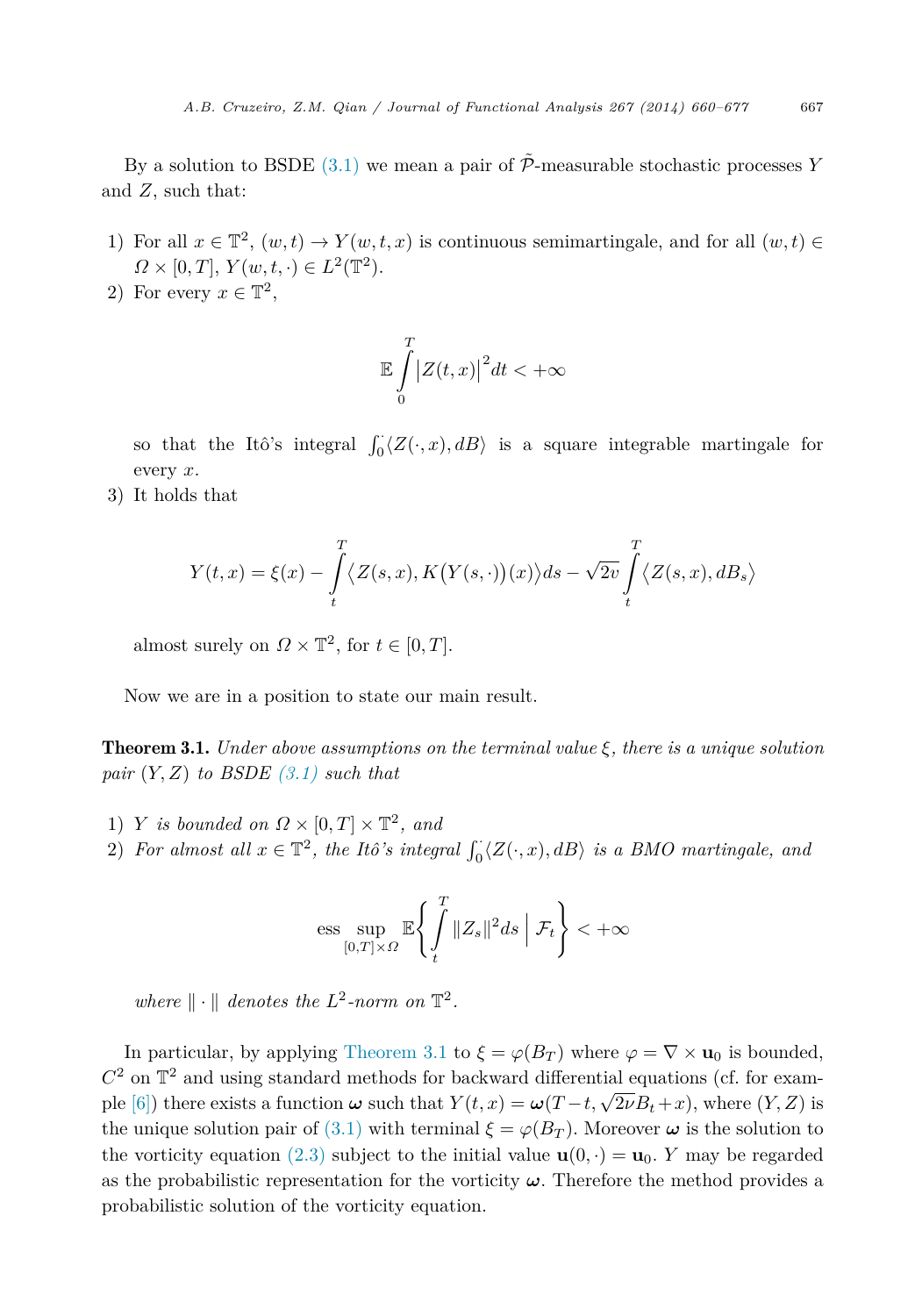The proof of [Theorem 3.1](#page-7-0) relies on two important technical facts. The first is the *L*<sup>2</sup>-estimate for the linear operator *K*, and the second is a maximal principle formulated in terms of backward stochastic differential equations.

# 4. Several technical estimates

In order to prove the main result [Theorem 3.1,](#page-7-0) we need several *A priori* estimates.

#### *4.1.* A priori *estimates for K*

Let us recall the definition of *K*. Note that we identify tensor fields in the torus  $\mathbb{T}^2$ with the tensor fields on  $\mathbb{R}^2$  with period one along each space variable. For  $k \in \mathbb{Z}_+$  and  $q \geq 1$  the Sobolev space

$$
W^{k,q}(\mathbb{T}^2) = \left\{ f : \partial^{\alpha} f \in L^q_{\text{loc}}(\mathbb{R}^2) \cap L^q([0,1)^2) \text{ for } |\alpha| \le k \text{ and } f(\cdot + e_i) = f(\cdot) \text{ for } i = 1,2 \right\}
$$

together with the Sobolev norm

$$
||f||_{k,q} = \bigg(\sum_{\alpha \in \mathbb{Z}^2, |\alpha| \le k} ||\partial^{\alpha} f||_q^q\bigg)^{1/q}
$$

where  $\|\cdot\|_q$  is the *L*<sup>q</sup>-norm over  $\mathbb{T}^2$ , that is

$$
||f||_q = \left(\int_{\mathbb{T}^2} |f|^q \right)^{1/q} = \left(\int_{[0,1)^2} |f(x)|^q dx \right)^{1/q}.
$$

If  $q = 2$  then we use  $\|\cdot\|$  instead of  $\|\cdot\|_2$  for simplicity.

According to Sobolev's embedding theorem,  $W^{2,2}(\mathbb{T}^2) \hookrightarrow C^{\alpha}(\mathbb{T}^2)$  for some  $\alpha \in (0,1)$ , so any element in  $W^{2,2}(\mathbb{T}^2)$  has a unique continuous representation.

If  $f \in L^2(\mathbb{T}^2)$  such that  $\int_{[0,1)^2} f = 0$ , then  $K_j(f) = g_j$  are the unique solutions (with period one) such that  $\int_{[0,1)^2} g_j = 0$ , solving the Poisson equations

$$
\Delta g_1 = -\frac{\partial f}{\partial x_2}, \qquad \Delta g_2 = \frac{\partial f}{\partial x_1} \quad \text{on } \mathbb{T}^2. \tag{4.1}
$$

By definition, if  $\alpha = (\alpha_1, \alpha_2) \in \mathbb{Z}_+ \times \mathbb{Z}_+$ , then  $\partial^{\alpha} K_j(f) = K_j(\partial^{\alpha} f)$ , where  $\partial^{\alpha}$  stands for the partial derivative  $\frac{\partial^{|\alpha|}}{\partial x_1^{\alpha_1} \partial x_2^{\alpha_2}}$  for simplicity as long as  $\partial^{\alpha} f \in L^2(\mathbb{T}^2)$ .

On the other hand

$$
\int_{\mathbb{T}^2} |\nabla g_j|^2 = -\int_{\mathbb{T}^2} g_j \Delta g_j = \int_{\mathbb{T}^2} g_1 \frac{\partial f}{\partial x_2} \quad \text{or} \quad -\int_{\mathbb{T}^2} g_2 \frac{\partial f}{\partial x_1}
$$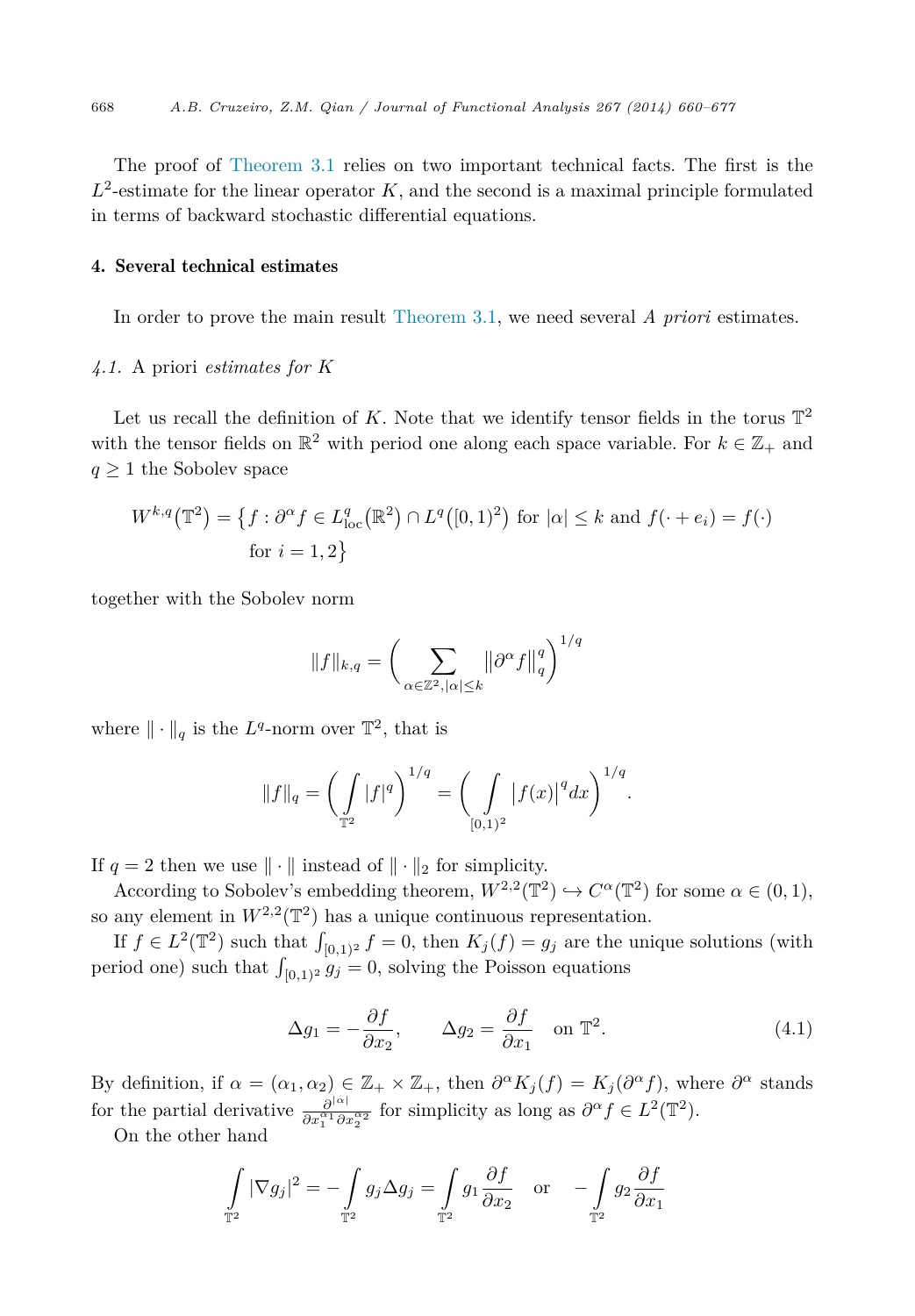according to  $j = 1$  or  $j = 2$ . Integrating by parts together with Cauchy–Schwarz inequality to the last integrals we deduce that

$$
\int_{\mathbb{T}^2} |\nabla g_j|^2 \leq \sqrt{\int_{\mathbb{T}^2} |\nabla g_j|^2} \sqrt{\int_{\mathbb{T}^2} |f|^2}
$$

which yields that

$$
\|\nabla K_j(f)\| \le \|f\|, \quad j = 1, 2. \tag{4.2}
$$

Let  $\lambda_1 > 0$  be the spectral gap for the torus  $\mathbb{T}^2$ . Since  $\int_{\mathbb{T}^2} K_j(f) = 0$ , according to the Poincaré inequality

$$
||K_j(f)|| \le \frac{1}{\sqrt{\lambda_1}} ||\nabla K_j(f)|| \le \frac{1}{\sqrt{\lambda_1}} ||f||. \tag{4.3}
$$

Therefore we have the following elliptic estimate (for more details see for example  $[1,2,10]$ ).

**Lemma 4.1.** *There is a universal constant*  $C_0 > 0$  *such that* 

$$
\left\|K_j(f)\right\|_{k,2} \le C_0 \|f\|_{k-1,2}
$$

*for any*  $f \in W^{k-1,2}(\mathbb{T}^2)$  *with*  $\int_{\mathbb{T}^2} f = 0$ *, where*  $k \in \mathbb{N}$ *.* 

In particular, if  $f \in W^{1,2}(\mathbb{T}^2)$ ,  $K(f)$  is  $\alpha$ -Hölder continuous.

#### *4.2. A maximum principle*

Let us formulate a probabilistic version of the maximum principle in terms of BSDE.

Lemma 4.2. *Suppose y is a continuous semimartingale such that*

$$
y_t = y_T - \int_t^T \langle h, z \rangle ds - \int_t^T \langle z, dB \rangle \quad \text{for } t \in [0, T],
$$

*where*  $y_T$  *is a bounded*  $\mathcal{F}_T$ -measurable random variable, both *z* and *h* are  $\mathbb{R}^d$ -valued *predictable processes such that*

$$
\mathbb{E}\int\limits_{0}^{T}|z|^{2}dt<\infty
$$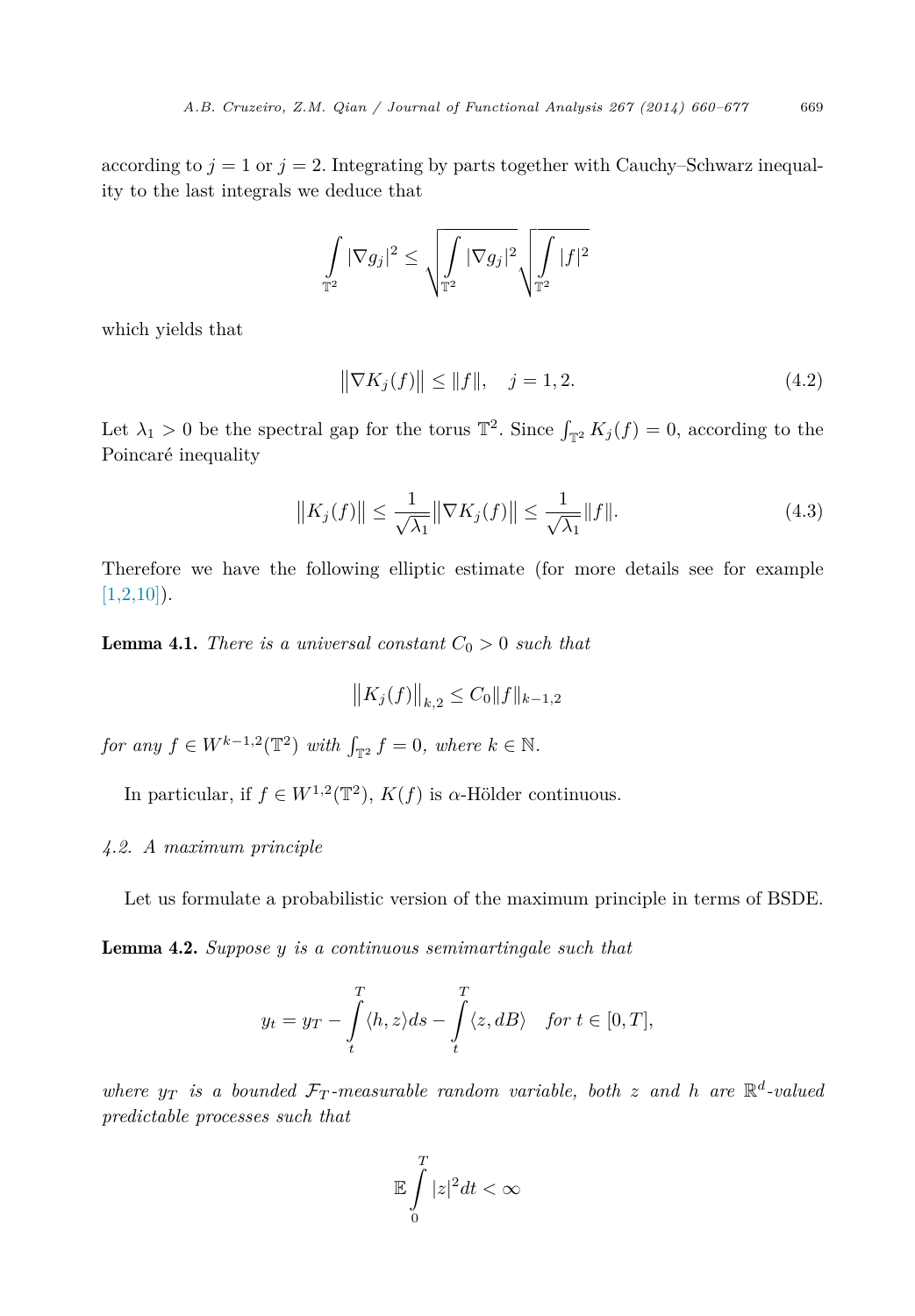*and suppose that*

$$
R_t = \exp\left[-\int\limits_0^t \langle h, dB \rangle - \frac{1}{2} \int\limits_0^t |h|^2 ds\right]
$$

*is a martingale up to T. Then*  $|y_t|_{\infty} \leq |y_T|_{\infty}$  *for all*  $t \in [0, T]$ *.* 

**Proof.** Define a probability  $\mathbb Q$  with density *R*. Then  $\mathbb P$  is equivalent to  $\mathbb Q$  on  $\mathcal F_T$ , and according to Girsanov's theorem  $\tilde{B}_t = B_t + \int_0^t h_s ds$  is a standard Brownian motion, and

$$
y_t - y_T = -\int\limits_t^T \langle z, d\tilde{B} \rangle.
$$

Therefore  $y_t = \mathbb{E}^{\mathbb{Q}}\{y_T \mid \mathcal{F}_t\}$  so that  $|y_t|_{\infty} \leq |y_T|_{\infty}$ .  $\Box$ 

# *4.3. A linear BSDE*

Let us consider the following linear BSDE

$$
dY = \langle Z, h \rangle dt + \langle Z, dB \rangle, \quad Y_T = \xi \tag{4.4}
$$

with  $h \in \tilde{Q}$  is a given optional process (valued in  $\mathbb{T}^2$ ) such that for each  $(w, t) \in \Omega \times [0, T]$ ,  $h(w, t, \cdot) \in C(\mathbb{T}^2)$  and

$$
\mathbb{E}\int_{0}^{T} \left|h(t,x)\right|^{2} dt < \infty \quad \forall x \in \mathbb{T}^{2}.
$$
\n(4.5)

*ξ* is the terminal value:

 $\xi \in L^{\infty}(\Omega \times \mathbb{T}^2) \cap L^{\infty}(\Omega, \mathcal{F}_T, W^{2,2}(\mathbb{T}^2)).$ 

The linear equation (4.4) may be solved for every  $x \in \mathbb{T}^2$ , and in fact we may solve the linear BSDE

$$
dY(t,x) = \langle Z(t,x), h(t,x) \rangle dt + \langle Z(t,x), dB_t \rangle,
$$
  
\n
$$
Y(T,x) = \xi(x),
$$
\n(4.6)

by means of changing probability. More precisely, for each  $x \in \mathbb{T}^2$ , since (4.5) holds, we can define a probability  $\mathbb{Q}^x$  on  $\mathcal{F}_T$  by  $\frac{d\mathbb{Q}^x}{d\mathbb{P}} = R(T, x)$ , where

<span id="page-10-0"></span>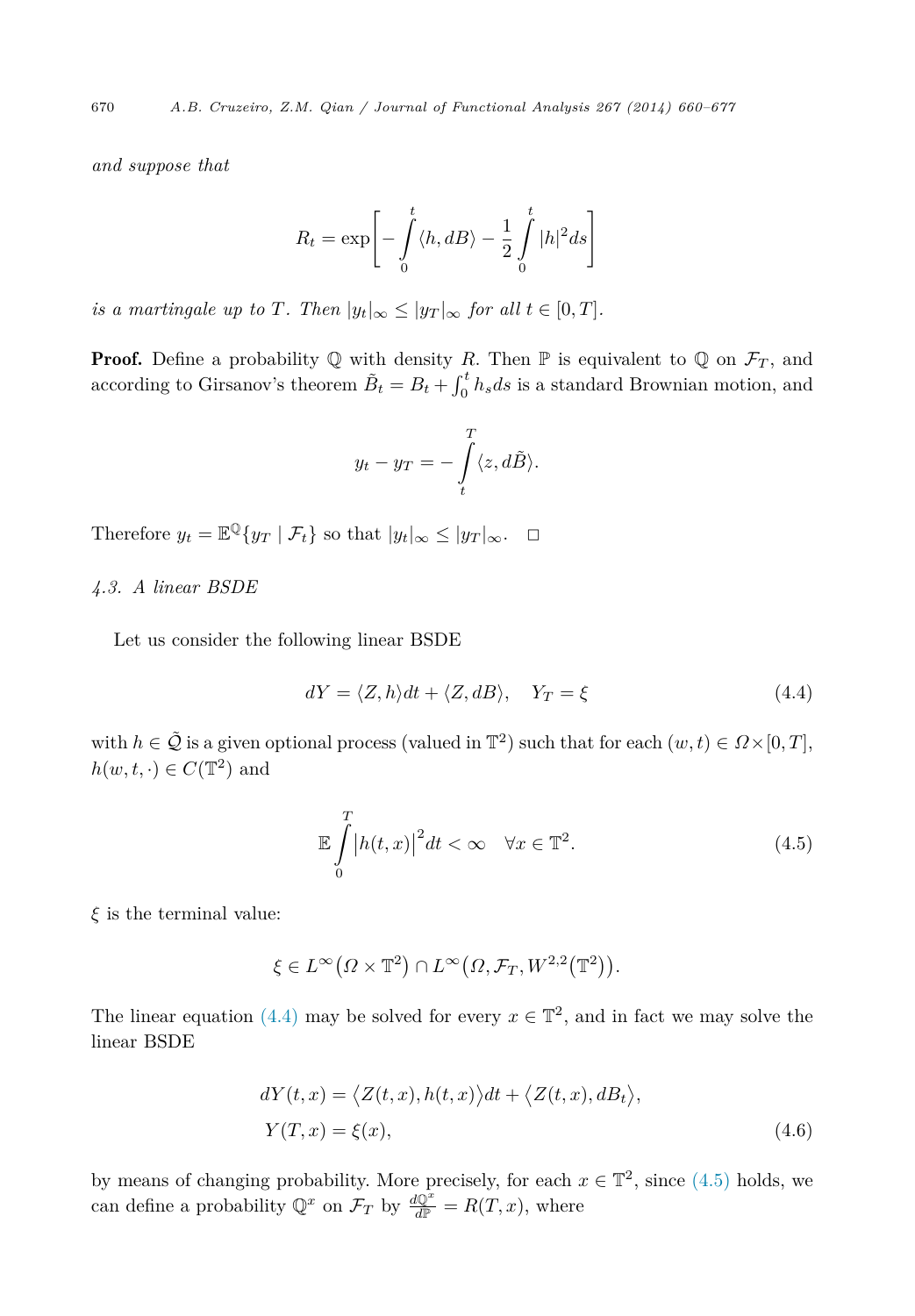<span id="page-11-0"></span>*A.B. Cruzeiro, Z.M. Qian / Journal of Functional Analysis 267 (2014) 660–677* 671

$$
R(t,x)=\exp\Biggl[-\int\limits_0^t \bigl\langle h(s,x),dB_s\bigr\rangle-\frac{1}{2}\int\limits_0^t \bigl|h(s,x)\bigr|^2ds\Biggr].
$$

If  $(Y(\cdot, x), Z(\cdot, x))$  is the unique solution of  $(4.6)$ , then, according to the Girsanov theorem,  $Y(\cdot, x)$  must be a martingale under the new probability  $\mathbb{Q}^x$ , we therefore have

$$
Y(t,x) = \mathbb{E}^{\mathbb{Q}^x} \{ \xi(x) \mid \mathcal{F}_t \}
$$

which implies that

$$
Y(t,x) = \mathbb{E}\left\{\frac{R(T,x)}{R(t,x)}\xi(x) \middle| \mathcal{F}_t\right\}
$$

for  $(t, x) \in [0, T] \times \mathbb{T}^2$ . Therefore we have established the following

**Lemma 4.3.** Suppose that  $\xi$  is  $W^{2,2}(\mathbb{T}^2)$ -valued  $\mathcal{F}_T$ -measurable random variable, and *suppose that h is a*  $W^{2,2}(\mathbb{T}^2)$ *-valued adapted stochastic process satisfying*  $(4.5)$ *, then the unique solution to [\(4.4\)](#page-10-0) is given by*

$$
Y(t,x) = \mathbb{E}\left\{\xi(x)e^{-\int_t^T \langle h(s,x), dB_s\rangle - \frac{1}{2}\int_t^T |h(s,x)|^2 ds} \mid \mathcal{F}_t\right\}
$$
(4.7)

*for*  $t \in [0, T] \times T^2$ .

It is clear that

$$
\partial_j Y(t, x) = \mathbb{E} \left\{ \partial_j \xi(x) \frac{R(T, x)}{R(t, x)} \middle| \mathcal{F}_t \right\} + \mathbb{E} \left\{ \xi(x) \left( - \int_t^T \langle \partial_j h(s, x), dB_s \rangle - \int_t^T \langle h(s, x), \partial_j h(s, x) \rangle ds \right) \frac{R(T, x)}{R(t, x)} \middle| \mathcal{F}_t \right\}
$$

so we have the following simple fact.

**Corollary 4.4.** *1)* If in addition  $\xi$  and  $h$  are bounded, then the solution Y is continuous *in*  $(t, x)$ , 2) If in addition  $\xi$  and  $h$  have bounded derivatives in x, then so is Y.

# 5. Proof of Theorem [3.1](#page-7-0)

This section is devoted to the proof of [Theorem 3.1.](#page-7-0) We will use the following convention in our proof. The elliptic estimates show that if  $f \in W^{k,2}(\mathbb{T}^2)$  then  $K(f) \in W^{k+1,2}(\mathbb{T}^2)$ , thus if  $k \geq 1$ , then, according to the Sobolev embedding,  $K(f)$ has a Hölder continuous version. Therefore, if  $f \in W^{1,2}(\mathbb{T}^2)$  for  $k \geq 1$ ,  $K(f)$  is always chosen to be its continuous version.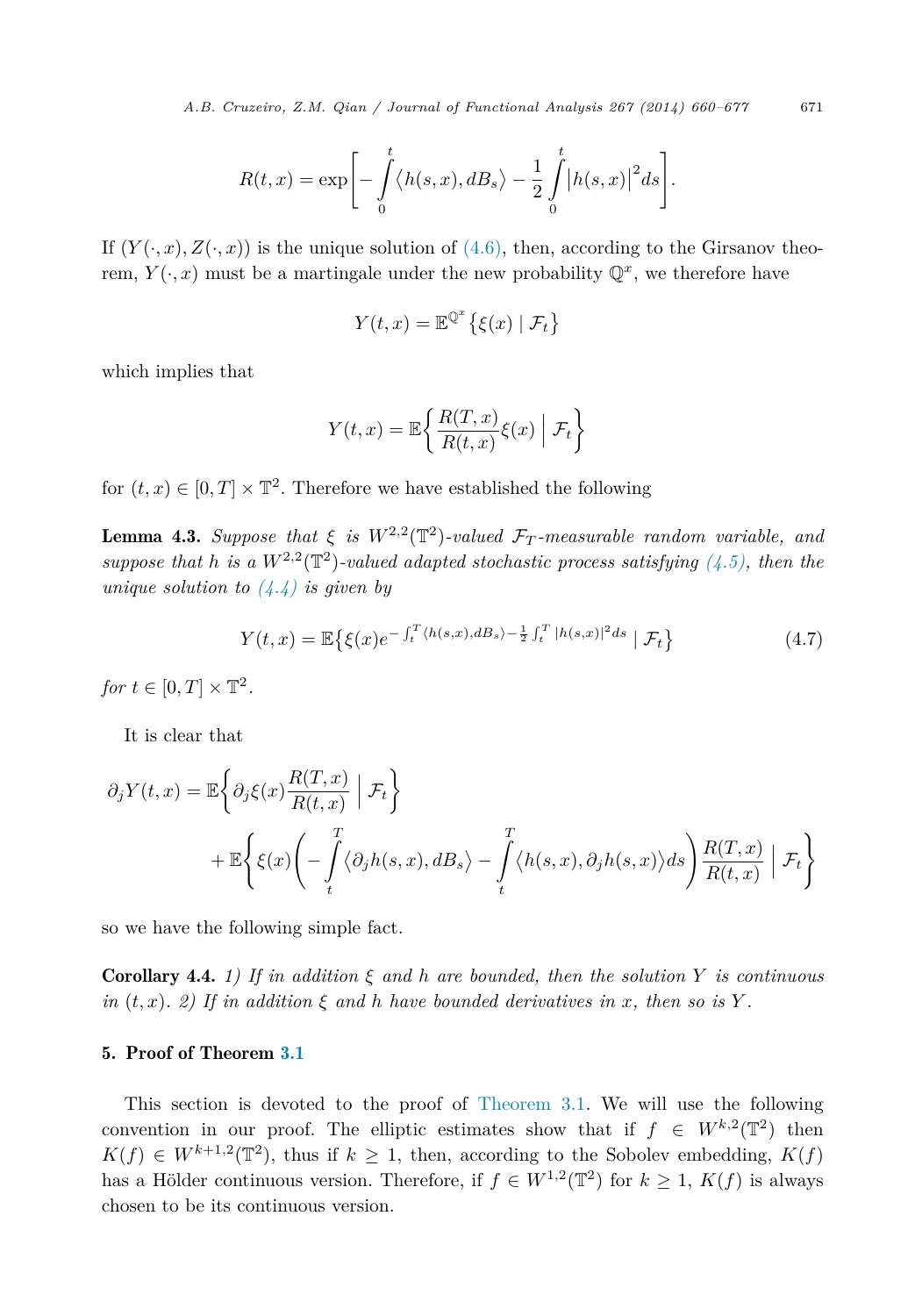Let  $\mathcal H$  denote the collection of all bounded  $\tilde{\mathcal P}$ -measurable stochastic processes *Y* on  $Q \times [0, T] \times \mathbb{T}^2$  satisfying the following conditions:

1) For each  $x \in \mathbb{T}^2$ ,  $Y(\cdot, x)$  is a continuous semimartingale (up to time *T*) on  $(\Omega, \mathcal{F}, \mathcal{F}_t, \mathbb{P})$  whose martingale part *M* (with  $M_0 = 0$ ) is a BMO martingale, and  $Y_T = \xi$ . Moreover, for every  $(w, t) \in \Omega \times [0, T]$ ,  $Y(w, t, \cdot) \in W^{2,2}(\mathbb{T}^2)$ .

2) Let the Itô's representation of the martingale part

$$
M(t,x) = \int_{0}^{t} \langle Z(t,x), dB_t \rangle
$$

where  $Z$  is  $\tilde{\mathcal{P}}$ -measurable. Then

$$
\text{ess}\sup_{[0,T]\times\varOmega}\mathbb{E}\Biggl\{\int\limits_t^T \|Z_s\|^2 ds\ \Big |\ \mathcal{F}_t\Biggr\}<+\infty.
$$

Let  $Y \in \mathcal{H}$ , we define  $\mathcal{L}(Y) = \tilde{Y}$  by solving the following *linear* backward stochastic differential equation

$$
d\tilde{Y}(t,x) = \langle \tilde{Z}(t,x), K(Y(t,\cdot))(x) \rangle dt + \sqrt{2v} \langle \tilde{Z}(t,x), dB_t \rangle, \qquad \tilde{Y}(T,x) = \xi(x), \tag{5.1}
$$

for every  $x \in \mathbb{T}^2$ . Then  $\tilde{Y} \in \mathcal{H}$ .

# *5.1.* A priori *estimate for the density process Z*

If  $Y \in \mathcal{H}$ , in particular *Y* is a bounded function on  $\Omega \times [0, T] \times \mathbb{T}^2$ .  $||Y||_{\infty}$  denotes the essential bound of *Y* on  $\Omega \times [0, T] \times \mathbb{T}^2$ .

Suppose  $Y \in \mathcal{H}$  such that  $||Y||_{\infty} \leq C_1$ . Define  $\tilde{Y} = \mathcal{L}(Y)$ , and  $\tilde{Z}$  the density process of the martingale part of  $\tilde{Y}$ , that is, define  $(\tilde{Y}, \tilde{Z})$  by solving the following linear BSDE

$$
d\tilde{Y} = \langle \tilde{Z}, K(Y) \rangle ds + \sqrt{2\nu} \langle \tilde{Z}, dB \rangle, \quad \tilde{Y}_T = \xi
$$
\n(5.2)

where  $|\xi(w, t, x)| \leq C_1$ . By the maximal principle,  $|\tilde{Y}(w, t, x)| \leq C_1$ .

For simplicity, we will use  $\mathbb{E}^{\mathcal{F}_t}$  to denote the conditional expectation  $\mathbb{E}\{\cdot | \mathcal{F}_t\}$ . By Itô's calculus,

$$
|\tilde{Y}_t|^2=|\xi|^2-2\nu\int\limits_t^T|\tilde{Z}|^2ds-2\int\limits_t^T\tilde{Y}\big\langle \tilde{Z},K(Y)\big\rangle ds-2\sqrt{2\nu}\int\limits_t^T\tilde{Y}\big\langle \tilde{Z},dB\big\rangle.
$$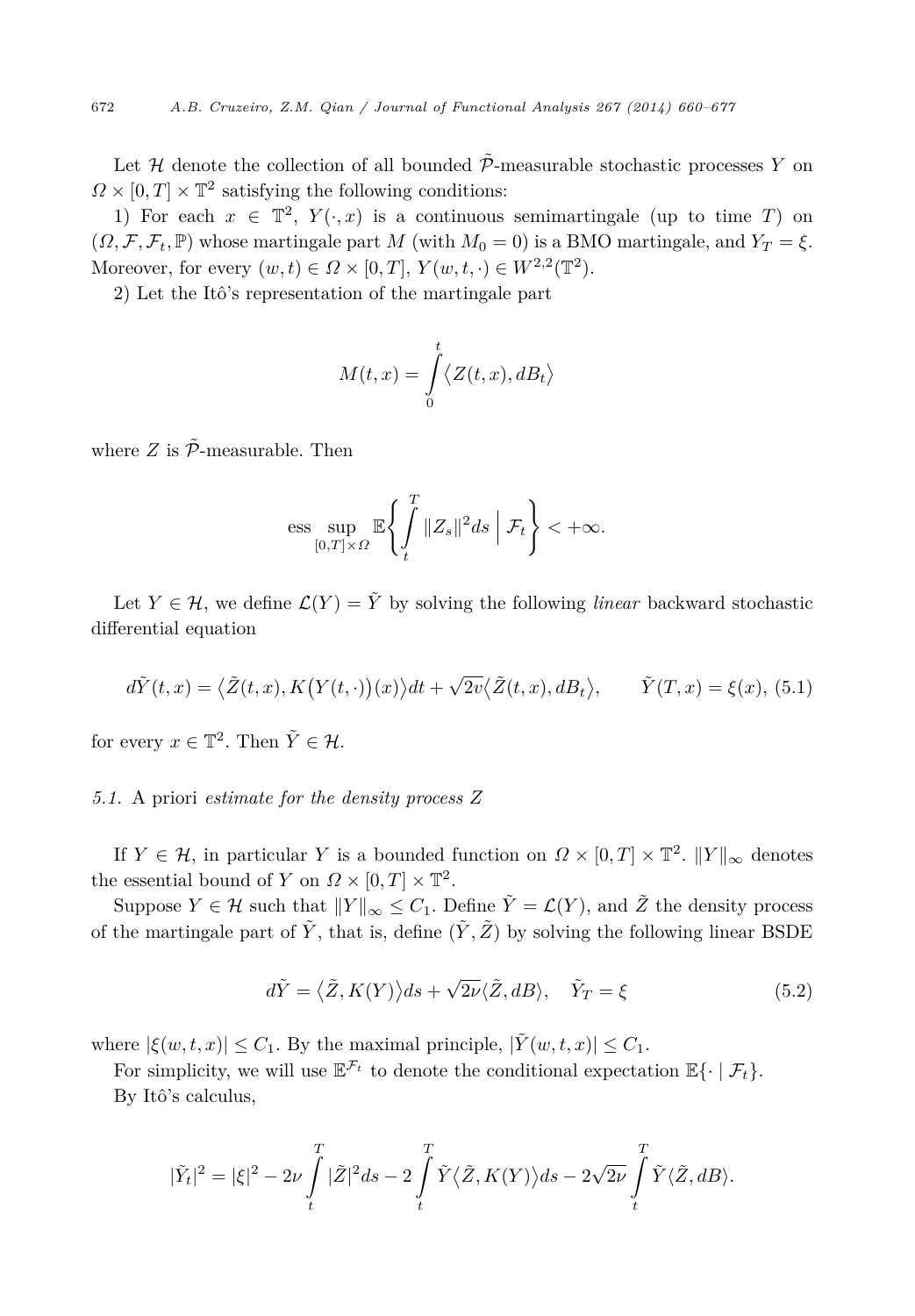First take conditional expectations, to obtain that

$$
\begin{aligned} |\tilde{Y}_t|^2 + 2\nu\mathbb{E}^{\mathcal{F}_t}\int\limits_t^T |\tilde{Z}|^2 ds &= \mathbb{E}^{\mathcal{F}_t}|\xi|^2 - 2\mathbb{E}^{\mathcal{F}_t}\int\limits_t^T \tilde{Y}\big\langle \tilde{Z}, K(Y)\big\rangle ds \\ & \leq C_1^2 + 2C_1\mathbb{E}^{\mathcal{F}_t}\int\limits_t^T \big|\big\langle \tilde{Z}, K(Y)\big\rangle\big| ds \end{aligned}
$$

then integrating over  $\mathbb{T}^2$  and using the estimate from the maximum principle, we have

$$
\begin{split} \|\tilde{Y}_t\|^2 + 2\nu \mathbb{E}^{\mathcal{F}_t} \int\limits_t^T \|\tilde{Z}\|^2 ds &\leq C_1^2 + 2C_1 \mathbb{E}^{\mathcal{F}_t} \int\limits_t^T \int\limits_{\mathbb{T}^2} \left| \left\langle \tilde{Z}, K(Y) \right\rangle \right| ds \\ &\leq C_1^2 + 2C_1 \mathbb{E}^{\mathcal{F}_t} \int\limits_t^T \left\| K(Y) \right\| \|\tilde{Z}\| ds \\ &\leq C_1^2 + C_1 \mathbb{E}^{\mathcal{F}_t} \int\limits_t^T \biggl[ \varepsilon \left\| K(Y) \right\|^2 + \frac{1}{\varepsilon} \|\tilde{Z}\|^2 \biggr] ds \\ &\leq C_1^2 + \varepsilon C_1 C_0 \mathbb{E}^{\mathcal{F}_t} \left[ \int\limits_t^T \|Y\|^2 ds \right] + \frac{C_1}{\varepsilon} \mathbb{E}^{\mathcal{F}_t} \left[ \int\limits_t^T \|\tilde{Z}\|^2 ds \right] \end{split}
$$

for every  $\varepsilon > 0$ . Recall that

$$
\|\tilde{Z}\|_{BMO}^2 = \text{ess} \sup_{\Omega \times [0,T]} \mathbb{E}^{\mathcal{F}_t} \int\limits_t^T \|\tilde{Z}\|^2 ds.
$$

It follows that

$$
\|\tilde{Z}\|_{BMO}^2 \le \frac{C_1}{2\nu} \bigg[ C_1 + T\varepsilon C_1^2 C_0 + \frac{1}{\varepsilon} \|\tilde{Z}\|_{BMO}^2 \bigg]. \tag{5.3}
$$

Choose  $\varepsilon = \frac{C_1}{\nu}$ , we obtain

$$
\|\tilde{Z}\|_{BMO} \le \frac{C_1}{\nu} \sqrt{\nu + TC_0C_1^2}.
$$

That is, the norms  $\|\tilde{Y}\|_{\infty}$  and  $\|\tilde{Z}\|_{BMO}$  are uniformly bounded, depending only on  $\nu,$ *C*1, *C*<sup>0</sup> and *T*.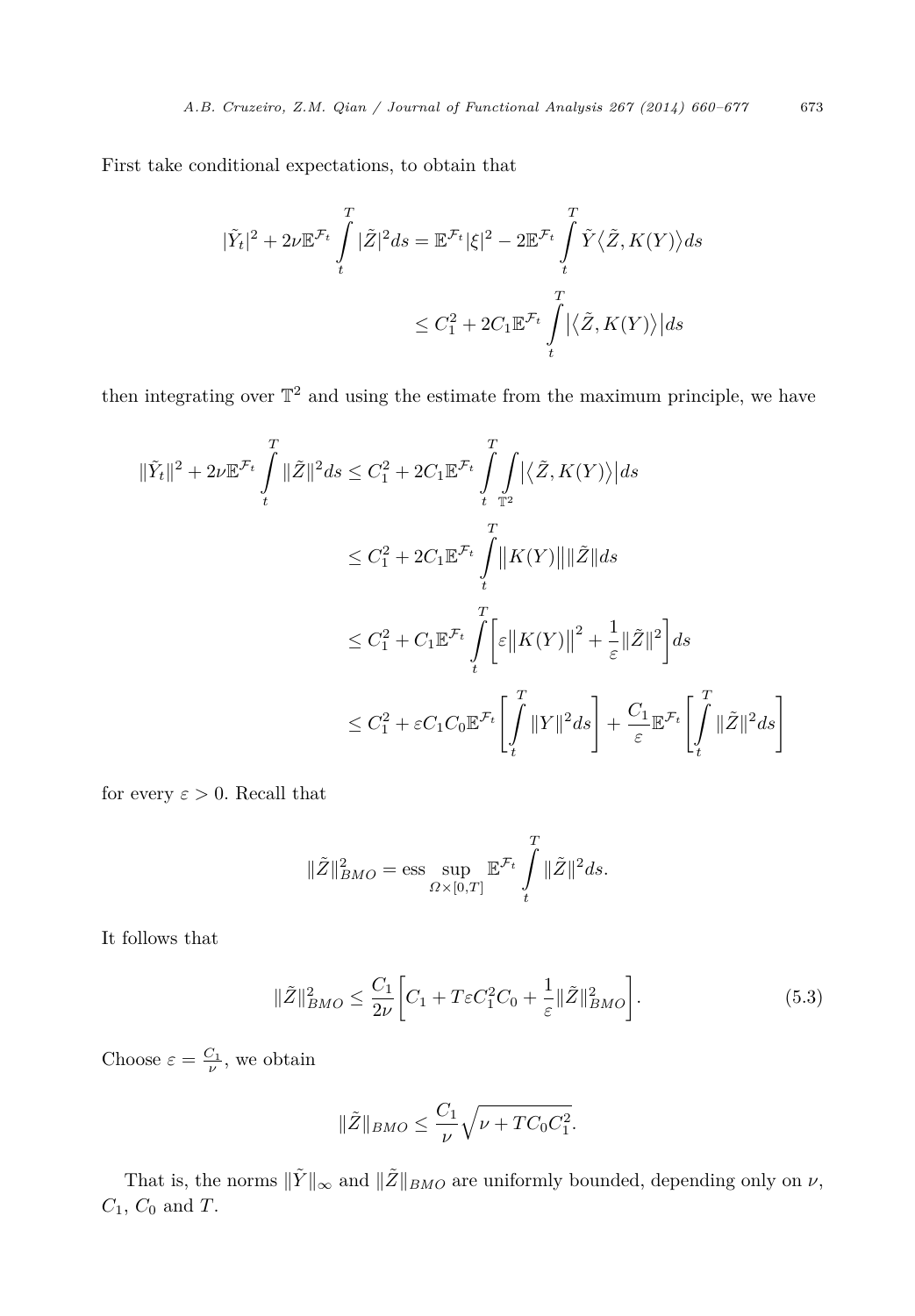# <span id="page-14-0"></span>*5.2. Contraction property*

Let  $\alpha$  be a real number to be chosen later, and consider  $Y_t^{\alpha} = e^{\alpha t} Y_t$  and  $\tilde{Y}_t^{\alpha} = e^{\alpha t} \tilde{Y}_t$ . Then, according to integration by parts

$$
d\tilde{Y}^{\alpha} = \langle \tilde{Z}, K(Y^{\alpha}) \rangle ds + \sqrt{2\nu} \langle \tilde{Z}^{\alpha}, dB \rangle + \alpha \tilde{Y}^{\alpha} dt.
$$

Denote  $\delta Y^{\alpha} = Y^{\alpha} - Y'^{\alpha}$  and  $\delta Z^{\alpha} = Z^{\alpha} - Z'^{\alpha}$ . Then

$$
d(\delta \tilde{Y}^\alpha) = \Phi ds + \alpha (\delta \tilde{Y}^\alpha) ds + \sqrt{2\nu} \langle \delta \tilde{Z}^\alpha, dB \rangle
$$

where

$$
\Phi_s = \langle \tilde{Z}_s, K(Y_s^{\alpha}) \rangle - \langle \tilde{Z}'_s, K(Y_s'^{\alpha}) \rangle.
$$

It follows that

$$
\left|\delta\tilde{Y}_{t}^{\alpha}\right|^{2} = -2\nu \int_{t}^{T} \left|\delta\tilde{Z}^{\alpha}\right|^{2} ds - 2\alpha \int_{t}^{T} \left|\delta\tilde{Y}^{\alpha}\right|^{2} ds
$$

$$
-2 \int_{t}^{T} (\delta\tilde{Y}^{\alpha}) \Phi ds - 2\sqrt{2\nu} \int_{t}^{T} (\delta\tilde{Y}^{\alpha}) \langle \delta\tilde{Z}^{\alpha}, dB \rangle
$$

by taking conditional expectation given the information up to  $\mathcal{F}_t$ ; we obtain

$$
\left|\delta\tilde{Y}_{t}^{\alpha}\right|^{2}=-2\nu\mathbb{E}^{\mathcal{F}_{t}}\int\limits_{t}^{T}\left|\delta\tilde{Z}^{\alpha}\right|^{2}ds-2\alpha\mathbb{E}^{\mathcal{F}_{t}}\int\limits_{t}^{T}\left|\delta\tilde{Y}^{\alpha}\right|^{2}ds-2\mathbb{E}^{\mathcal{F}_{t}}\int\limits_{t}^{T}\left(\delta\tilde{Y}^{\alpha}\right)\Phi ds.
$$

Now integrating over  $\mathbb{T}^2$ , to obtain

$$
\left\|\delta\tilde{Y}_{t}^{\alpha}\right\|^{2} = -2\nu\mathbb{E}^{\mathcal{F}_{t}}\int\limits_{t}^{T}\left\|\delta\tilde{Z}^{\alpha}\right\|^{2}ds - 2\alpha\mathbb{E}^{\mathcal{F}_{t}}\int\limits_{t}^{T}\left\|\delta\tilde{Y}^{\alpha}\right\|^{2}ds - 2\mathbb{E}^{\mathcal{F}_{t}}\int\limits_{t}^{T}\int\limits_{\mathbb{T}^{2}}\left(\delta\tilde{Y}^{\alpha}\right)\Phi ds. \tag{5.4}
$$

Let us write for simplicity

$$
J(t) = \left\| \delta \tilde{Y}_t^{\alpha} \right\|^2 + 2\nu \mathbb{E}^{\mathcal{F}_t} \int_t^T \left\| \delta \tilde{Z}^{\alpha} \right\|^2 ds + 2\alpha \mathbb{E}^{\mathcal{F}_t} \int_t^T \left\| \delta \tilde{Y}^{\alpha} \right\|^2 ds.
$$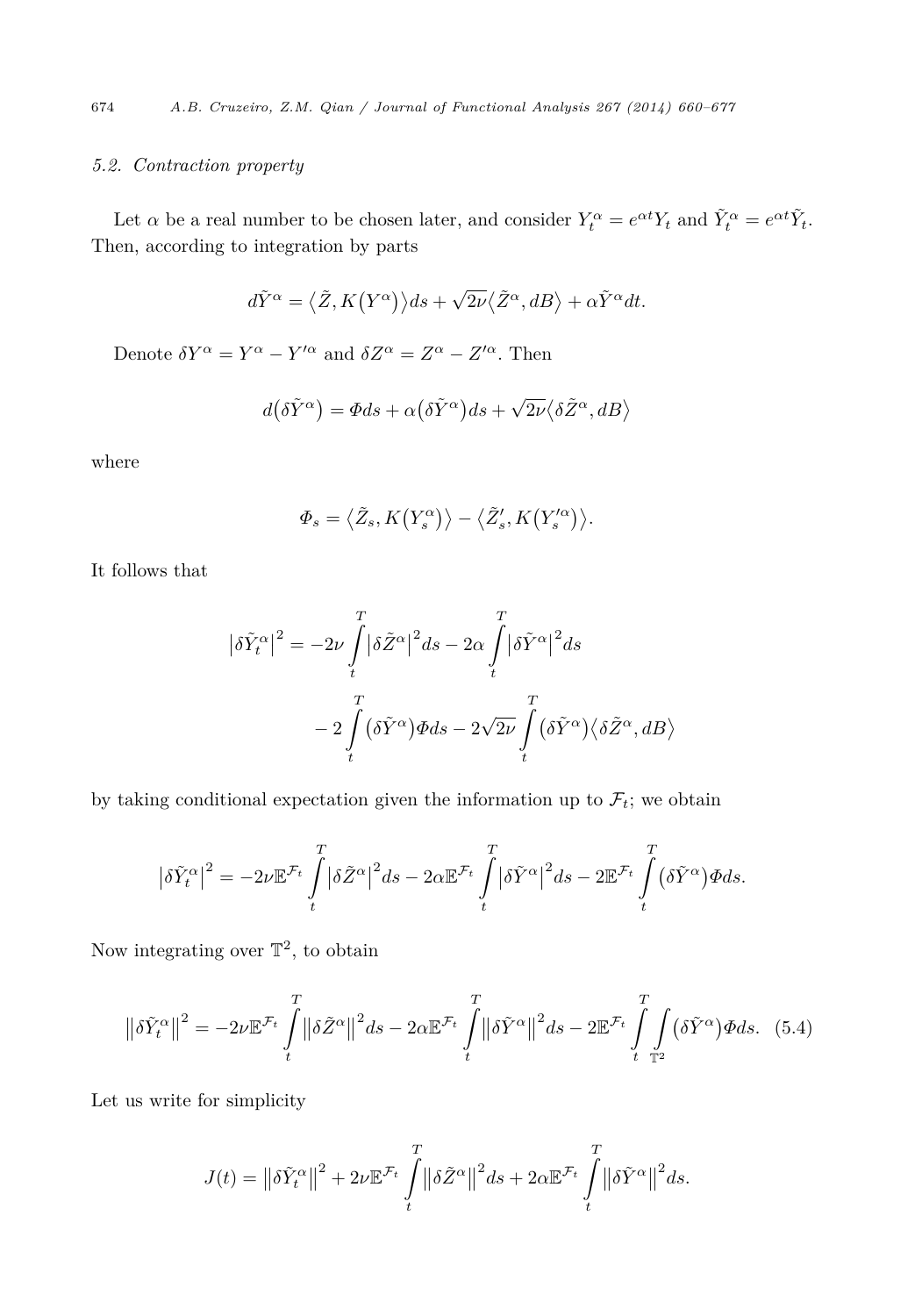<span id="page-15-0"></span>Then [\(5.4\)](#page-14-0) implies that

$$
J(t) = -2\mathbb{E}^{\mathcal{F}_t} \int_{t}^{T} \int_{\mathbb{T}^2} (\delta \tilde{Y}^{\alpha}) \Phi ds
$$
  
\n
$$
\leq 2\mathbb{E}^{\mathcal{F}_t} \int_{t}^{T} \|\delta \tilde{Y}^{\alpha}\| \|\Phi\| ds
$$
  
\n
$$
\leq 2\left(\mathbb{E}^{\mathcal{F}_t} \int_{t}^{T} \|\delta \tilde{Y}^{\alpha}\|^{2} ds\right)^{\frac{1}{2}} \left(\mathbb{E}^{\mathcal{F}_t} \int_{t}^{T} \|\Phi\|^{2} ds\right)^{\frac{1}{2}}
$$
(5.5)

which yields that

$$
J(t) \le 2 \left( \mathbb{E}^{\mathcal{F}_t} \int_t^T \left\| \delta \tilde{Y}^{\alpha} \right\|^2 ds \right)^{\frac{1}{2}} \left( \mathbb{E}^{\mathcal{F}_t} \int_t^T \|\Phi\|^2 ds \right)^{\frac{1}{2}}
$$
  

$$
\le 2\alpha \mathbb{E}^{\mathcal{F}_t} \int_t^T \left\| \delta \tilde{Y}^{\alpha} \right\|^2 ds + \frac{1}{2\alpha} \mathbb{E}^{\mathcal{F}_t} \int_t^T \|\Phi\|^2 ds. \tag{5.6}
$$

Let us now consider the last integral appearing on the right-hand side of  $(5.6)$ . It is clear that

$$
\|\Phi_s\| = \|\tilde{Z}_s \cdot K(Y_s^{\alpha}) - \tilde{Z}'_s \cdot K(Y_s'^{\alpha})\|
$$
  
\n
$$
= \|\tilde{Z}_s \cdot K(\delta Y_s^{\alpha}) + \delta \tilde{Z}_s^{\alpha} \cdot K(Y_s')\|
$$
  
\n
$$
\leq \|K(\delta Y_s^{\alpha})\| \|\tilde{Z}_s\| + \|K(Y_s')\| \|\delta \tilde{Z}_s^{\alpha}\|
$$
  
\n
$$
\leq C_0 \|\delta Y_s^{\alpha}\| \|\tilde{Z}_s\| + C_0 \|Y_s'\| \|\delta \tilde{Z}_s^{\alpha}\|
$$

plugging into (5.6) we conclude that

$$
J(t) \le 2\alpha \mathbb{E}^{\mathcal{F}_t} \int_{t}^{T} \left\| \delta \tilde{Y}^{\alpha} \right\|^{2} ds + \frac{C_{0}^{2} C_{1}^{2}}{\alpha} \frac{\nu + TC_{0} C_{1}^{2}}{\nu^{2}} \left\| \delta Y^{\alpha} \right\|_{\infty}^{2} + \frac{C_{0}^{2} C_{1}^{2}}{\alpha} \mathbb{E}^{\mathcal{F}_t} \int_{t}^{T} \left\| \delta \tilde{Z}^{\alpha} \right\|^{2} ds
$$
\n(5.7)

where we have used the uniform bounds

$$
\|\tilde{Y}\|_{\infty} \le C_1 \quad \text{and} \quad \|\tilde{Z}\|_{BMO} \le \frac{C_1}{\nu} \sqrt{\nu + TC_0C_1^2}.
$$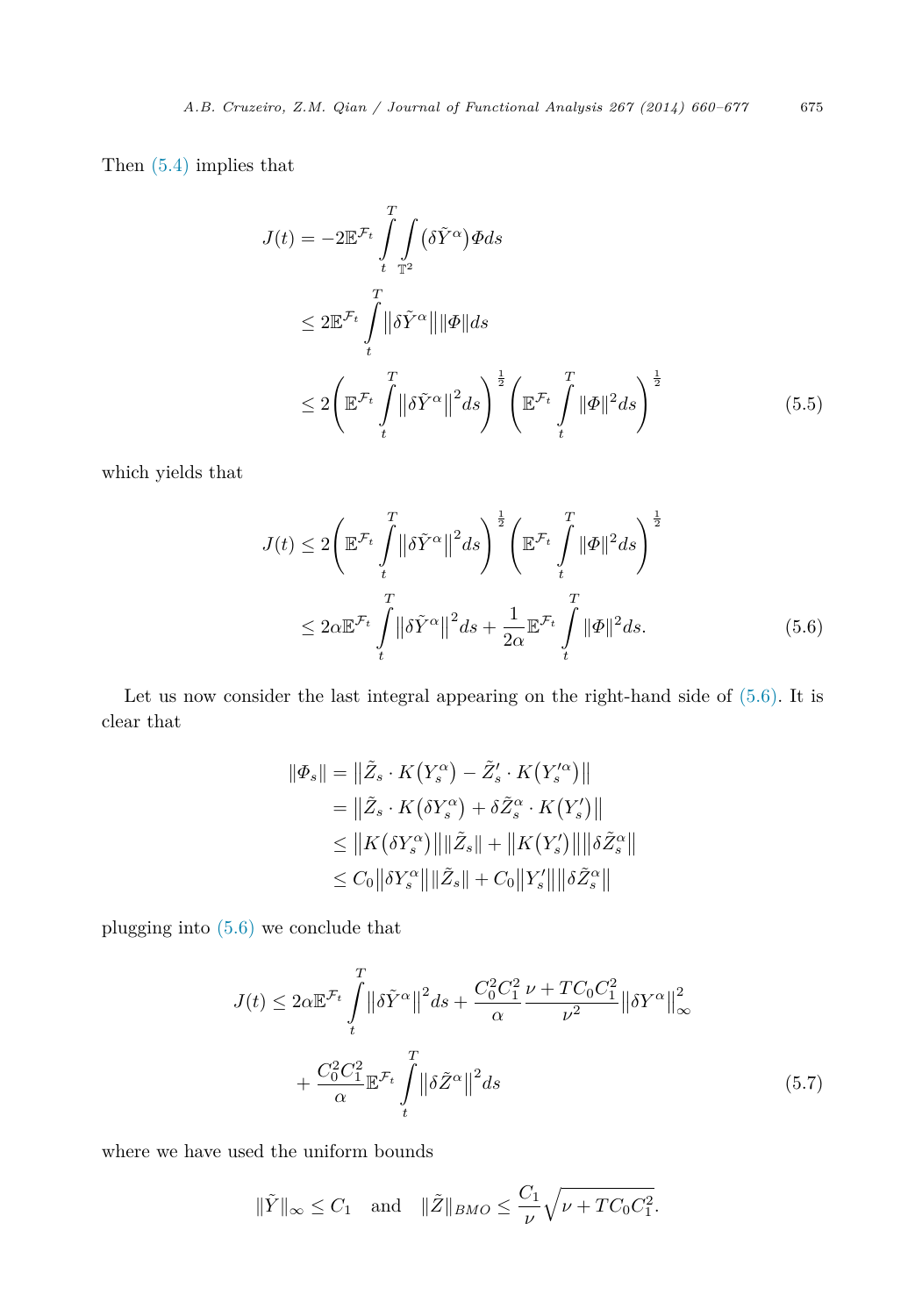Choose  $\alpha > 0$  such that

$$
\frac{C_0^2 C_1^2}{\alpha} \frac{\nu + TC_0 C_1^2}{\nu^2} \le \frac{1}{16}, \qquad \frac{C_0^2 C_1^2}{\alpha} \le \frac{\nu}{4}
$$

then [\(5.7\)](#page-15-0) yields that

$$
\left\|\delta\tilde{Y}^{\alpha}\right\|_{\infty} + \left\|\delta\tilde{Z}^{\alpha}\right\|_{BMO} \le \frac{1}{2}\left\|\delta Y^{\alpha}\right\|_{\infty}.
$$

**Theorem 5.1.** *There is*  $\alpha > 0$  *such that,*  $\mathcal{L}$  *is a contraction on* H *under the norm* 

$$
||Y||_{\alpha,\infty} = ||Y^{\alpha}||_{\infty} + ||Z^{\alpha}||_{BMO}
$$

*where*  $Z_t^{\alpha} = e^{\alpha t} Z_t$  *and Z is the density process of the martingale part of Y*.

We are now in a position to complete the proof of [Theorem](#page-7-0) 3.1. The sequence of Picard's iteration is constructed as the following. Begin with

$$
Y_0(t,x) = \mathbb{E}\big\{\xi(x) \mid \mathcal{F}_t\big\}
$$

(here we mean the continuous version of the optional projection of  $\xi$ ) and  $Z_0$  is the density process of *Y*<sup>0</sup> with respect to the Brownian motion determined by Itô's martingale representation. Since  $\xi \in W^{2,2}(\mathbb{T}^2)$ , so  $Y_0(t,\cdot) \in W^{2,2}(\mathbb{T}^2)$  for all *t* almost surely. Define  $Y_{n+1} = \mathcal{L}(Y_n)$  for  $n = 0, 1, 2, \cdots$ . Then [Lemma 4.3](#page-11-0) implies that all  $Y_n \in \mathcal{H}$  and in particular  $(t, x) \rightarrow Y_n(\cdot, t, x)$  are continuous almost surely, so that

$$
\mathbb{P}\{|Y_n(t,x)| \le C_1 \text{ for all } (t,x,n) \in [0,T] \times \mathbb{T}^2 \times \mathbb{N}\} = 1.
$$
 (5.8)

Theorem 5.1 implies that  ${Y_n}$  is a Cauchy sequence under the norm  $\| \cdot \|_{\alpha,\infty}$  for some  $\alpha > 0$ , and therefore has a limit *Y* which is a solution to [\(3.1\).](#page-6-0)

### References

- [1] [S. Agmon, A. Douglis, L. Nirenberg, Estimates near the boundary for solutions of elliptic partial](http://refhub.elsevier.com/S0022-1236(14)00210-9/bib4D5230313235333037s1) [differential equations satisfying general boundary conditions. I, Comm. Pure Appl. Math. 12 \(1959\)](http://refhub.elsevier.com/S0022-1236(14)00210-9/bib4D5230313235333037s1) [623–727, MR 0125307 \(23 #A2610\).](http://refhub.elsevier.com/S0022-1236(14)00210-9/bib4D5230313235333037s1)
- [2] S. [Agmon, A. Douglis, L. Nirenberg, Estimates near the boundary for solutions of elliptic partial](http://refhub.elsevier.com/S0022-1236(14)00210-9/bib4D5230313632303530s1) [differential equations satisfying general boundary conditions. II, Comm. Pure Appl. Math. 17 \(1964\)](http://refhub.elsevier.com/S0022-1236(14)00210-9/bib4D5230313632303530s1) [35–92, MR 0162050 \(28 #5252\).](http://refhub.elsevier.com/S0022-1236(14)00210-9/bib4D5230313632303530s1)
- [3] J.-M. [Bismut, Théorie probabiliste du contrôle des diffusions, Mem. Amer. Math. Soc. 4 \(167\)](http://refhub.elsevier.com/S0022-1236(14)00210-9/bib4D5230343533313631s1) [\(1976\), xiii+130, MR 0453161 \(56 #11428\).](http://refhub.elsevier.com/S0022-1236(14)00210-9/bib4D5230343533313631s1)
- [4] [P. Briand, Y. Hu, Quadratic BSDEs with convex generators and unbounded terminal conditions,](http://refhub.elsevier.com/S0022-1236(14)00210-9/bib4D5232333931313634s1) [Probab. Theory Related Fields 141 \(3–4\) \(2008\) 543–567, MR 2391164 \(2009e:60133\).](http://refhub.elsevier.com/S0022-1236(14)00210-9/bib4D5232333931313634s1)
- [5] A.B. [Cruzeiro, E. Shamarova, Navier–Stokes equations and forward–backward SDEs on the group](http://refhub.elsevier.com/S0022-1236(14)00210-9/bib435331s1) [of diffeomorphisms of the torus, Stochastic Process. Appl. 119 \(2009\) 4034–4060.](http://refhub.elsevier.com/S0022-1236(14)00210-9/bib435331s1)
- [6] F. [Delarue, On the existence and uniqueness of solutions to FBSDEs in a non-degenerate case,](http://refhub.elsevier.com/S0022-1236(14)00210-9/bib4431s1) [Stochastic Process. Appl. 99 \(2002\) 209–286.](http://refhub.elsevier.com/S0022-1236(14)00210-9/bib4431s1)

<span id="page-16-0"></span>